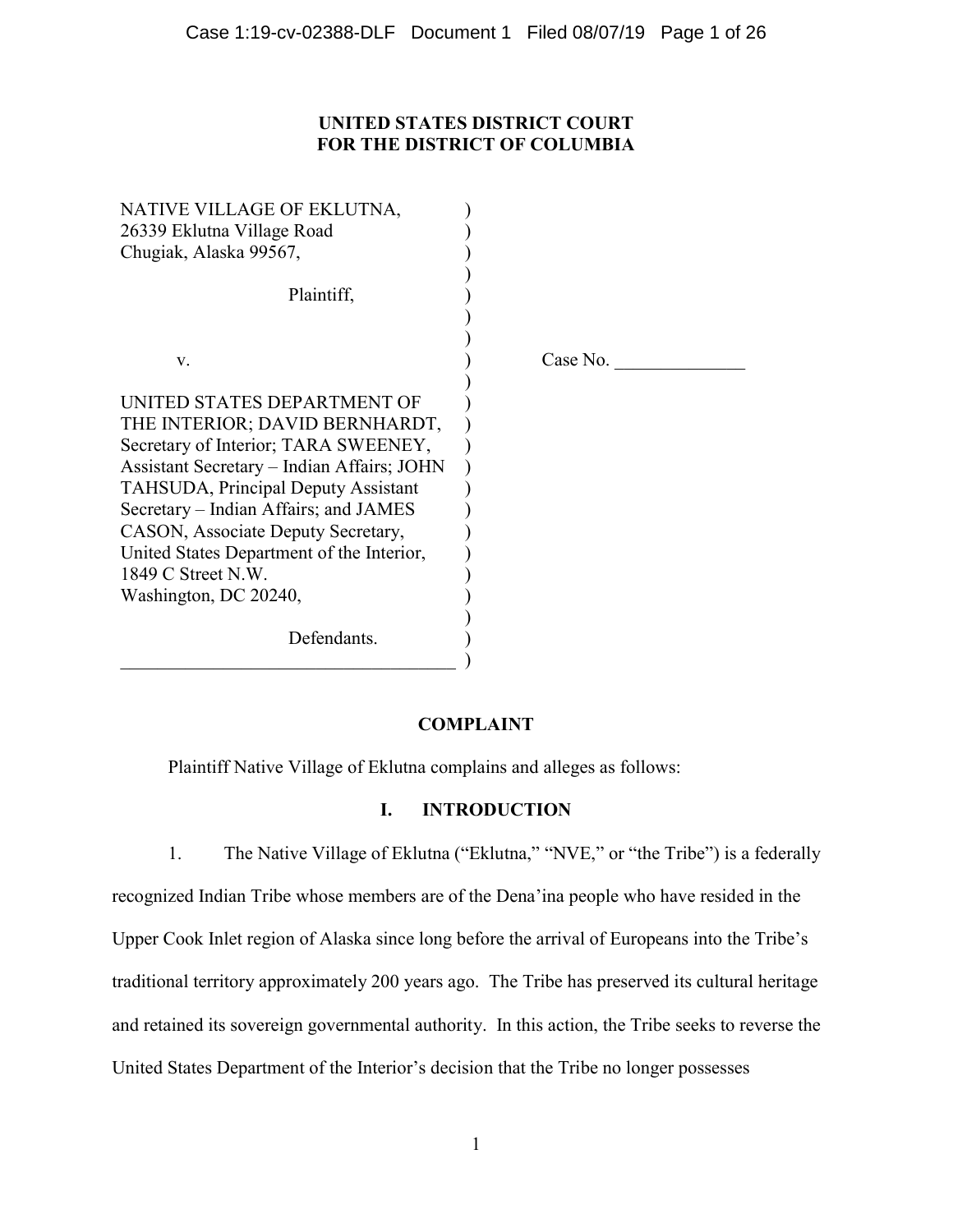### Case 1:19-cv-02388-DLF Document 1 Filed 08/07/19 Page 2 of 26

governmental authority over certain "Indian country" lands within its jurisdiction. The parcel is located within the Tribe's aboriginal lands. The Department of the Interior allotted the parcel to an Eklutna tribal member in 1963 and it has been held in restricted status ever since.

2. The land at issue, known as the Ondola Allotment ("the Allotment"), is located 7 miles from the present-day location of the Native Village of Eklutna, within the Tribe's traditional territory. It was originally conveyed to Eklutna tribal member Olga Ondola under the Alaska Native Allotment Act, ch. 2469, 34 Stat. 197 (1906) (formerly codified at 43 U.S.C. §§ 270–1 to −3). Today the land is held by Ms. Ondola's heirs and their heirs, all of whom are Eklutna tribal members.

3. For decades, the Tribe has actively exercised jurisdiction over and provided governmental services to the Allotment and the Ondola family members residing on the Allotment.

4. In 2016 the Tribe petitioned the Department of the Interior ("Department" or "Interior") for a determination that the Allotment constitutes "Indian lands" and is eligible for gaming under the Indian Gaming Regulatory Act ("IGRA"), 25 U.S.C. §§ 2701–2721. The Tribe also requested that the Department approve the Tribe's lease of the land from the Allotment owners for the development and operation of a gaming project.

5. In June 2018 the Department issued a decision concluding that the Allotment does not constitute "Indian lands" within the meaning of IGRA and disapproving the Tribe's lease of the land. In reaching this conclusion, the Department's decision relied on outdated legal precedent and misapplied the relevant standards regarding tribal authority over allotments. On information and belief, the decision was also influenced by improper political considerations. For these and other reasons, the decision was arbitrary and capricious and contrary to law, in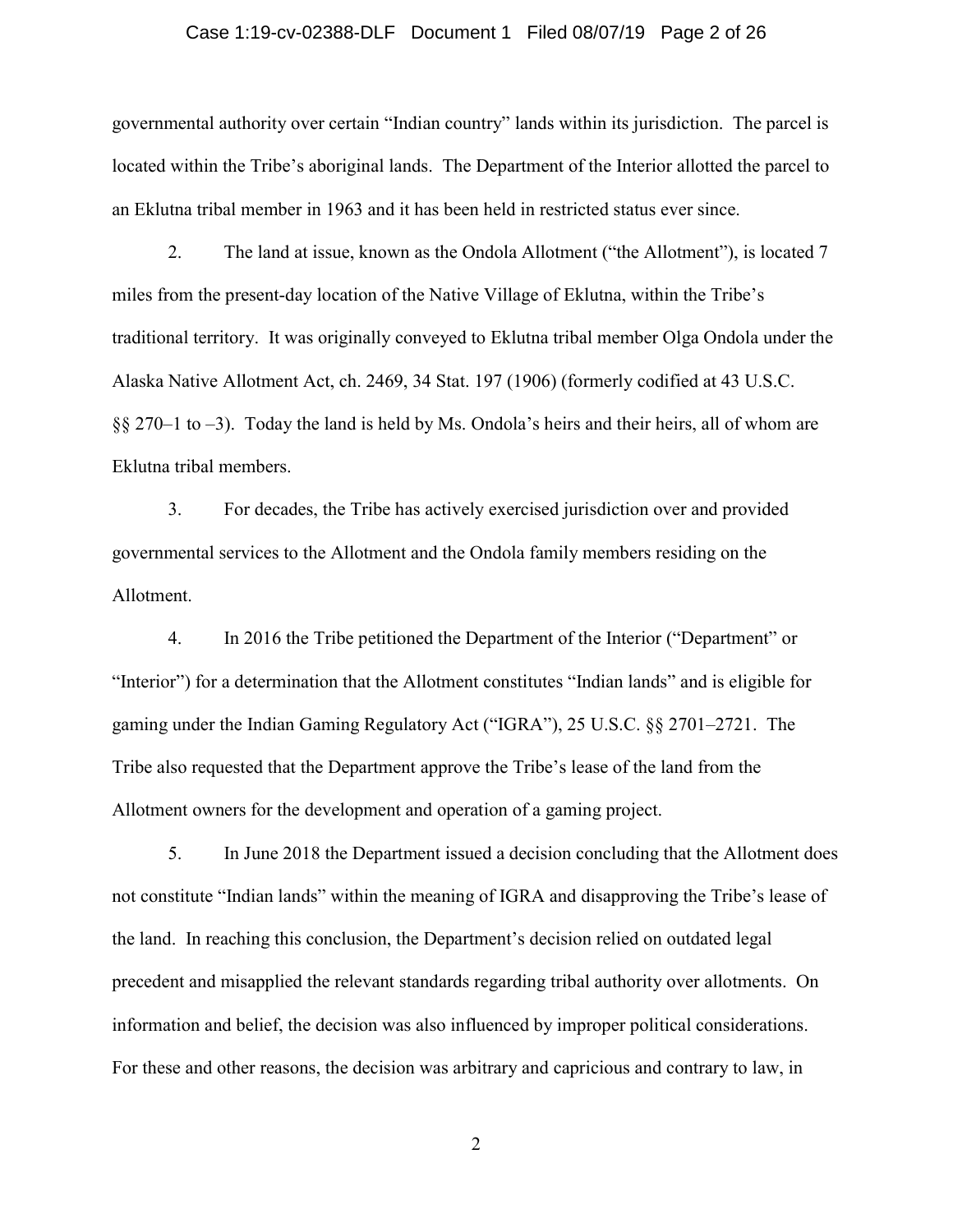### Case 1:19-cv-02388-DLF Document 1 Filed 08/07/19 Page 3 of 26

violation of the Administrative Procedure Act. The Tribe now seeks reversal of the Department's unlawful decision pursuant to 5 U.S.C. § 706.

#### **II. PARTIES**

6. Plaintiff Native Village of Eklutna is a federally recognized Indian Tribe. The Tribe is included on the Department of the Interior's list of "Alaska Native entities recognized and eligible to receive services," and has been included on every version of this list since the Department began publishing it in 1982. Most recently, Eklutna was included in the February 1, 2019 list published at 84 Fed. Reg. 1200, 1204 (Feb. 1, 2019).

7. The United States Department of the Interior is a Department of the United States Government.

8. Defendant David Bernhardt is Secretary of the Interior, with responsibility for overseeing the United States Department of the Interior. Secretary Bernhardt is sued in his official capacity.

9. Defendant Tara Sweeney is the Assistant Secretary for Indian Affairs, with the responsibility for overseeing the Bureau of Indian Affairs ("BIA"). BIA is an agency within the Department of the Interior. Assistant Secretary Sweeney is sued in her official capacity.

10. Defendant John Tahsuda is Principal Deputy Assistant Secretary for Indian Affairs. Mr. Tahsuda is sued in his official capacity.

11. Defendant James Cason is an Associate Deputy Secretary in the Department of the Interior. Mr. Cason is sued in his official capacity.

12. All individual defendants are officers or employees of the Department of the Interior and have direct or delegated statutory duties for carrying out relations with Indian tribes and the United States' trust obligations to tribes. 25 U.S.C. §§ 1a, 2.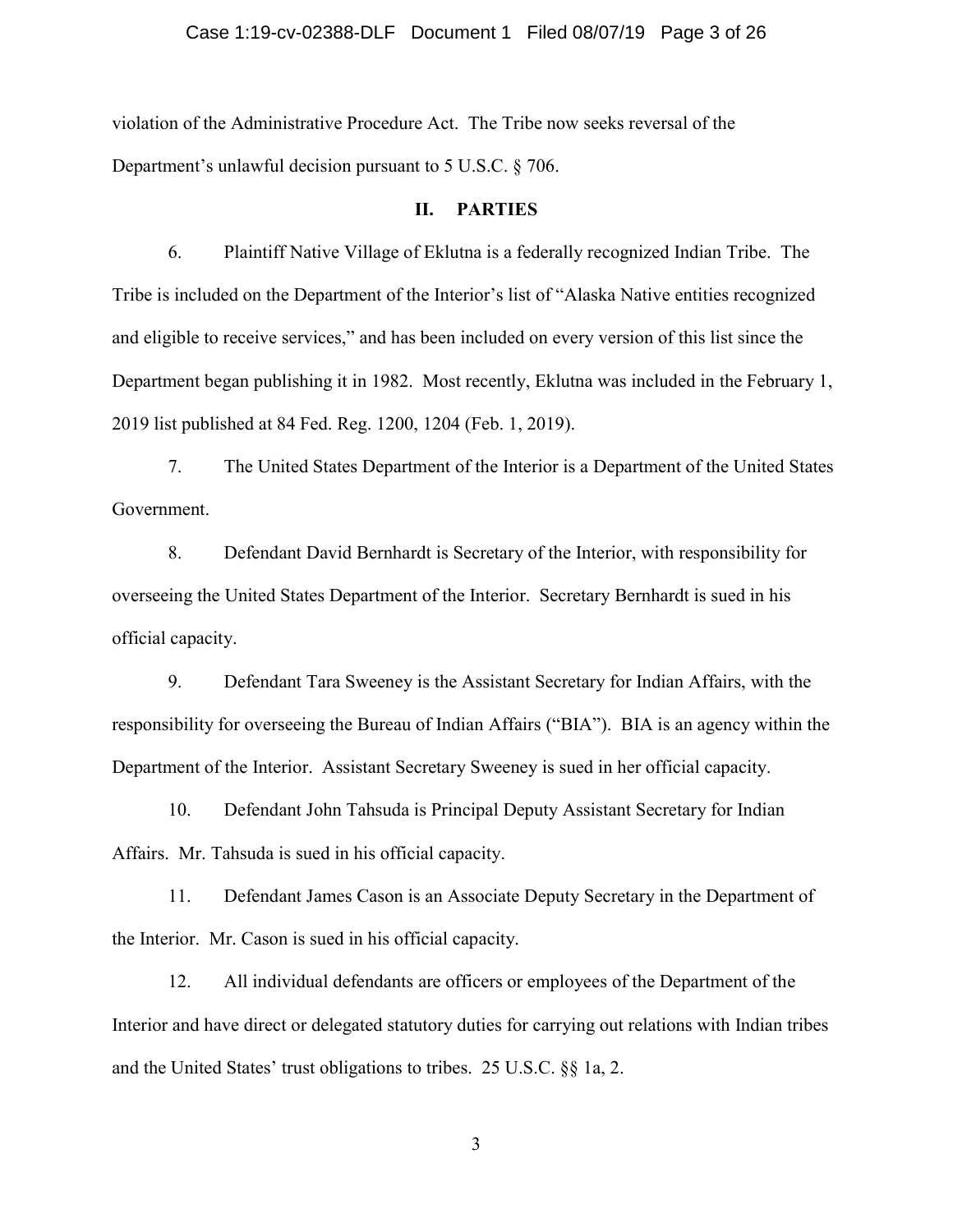### **III. JURISDICTION AND VENUE**

13. This Court has jurisdiction over this action pursuant to 28 U.S.C. §§ 1331, 1362, and 5 U.S.C. § 702, which waives the United States' sovereign immunity for actions brought under the Administrative Procedure Act.

14. Venue is proper in this district because the defendants reside in this district, and a substantial part of the events or omissions giving rise to the claims occurred in this district. 28 U.S.C. § 1391(e).

#### **IV. FACTS AND ALLEGATIONS**

### **A. History of the Native Village of Eklutna and the Allotment**

15. The Dena'ina people, including the Natives of the Native Village of Eklutna, have occupied the upper Cook Inlet region since well before Captain James Cook made his voyage to the area in 1778 and gave the region its present-day name.

16. The Native Village of Eklutna is located approximately 27 miles northeast of Anchorage, Alaska. The Village has a well-documented role as an important tribal center within that region. All the important geographic features in and around Eklutna carry Dena'ina place names, and the Village itself has a traditional creation story about how it got its name. Even today, a cemetery filled with the "spirit houses" of deceased tribal members lies next to the church in the Village, which is the oldest standing building in the Anchorage area. These sites and the oral histories of Dena'ina elders demonstrate the enduring cultural and spiritual importance of the Eklutna region for the Tribe and its members.

17. The Native Village of Eklutna and its people have steadfastly resisted European migration into the Tribe's traditional territory. Records from the late 1700s and early 1800s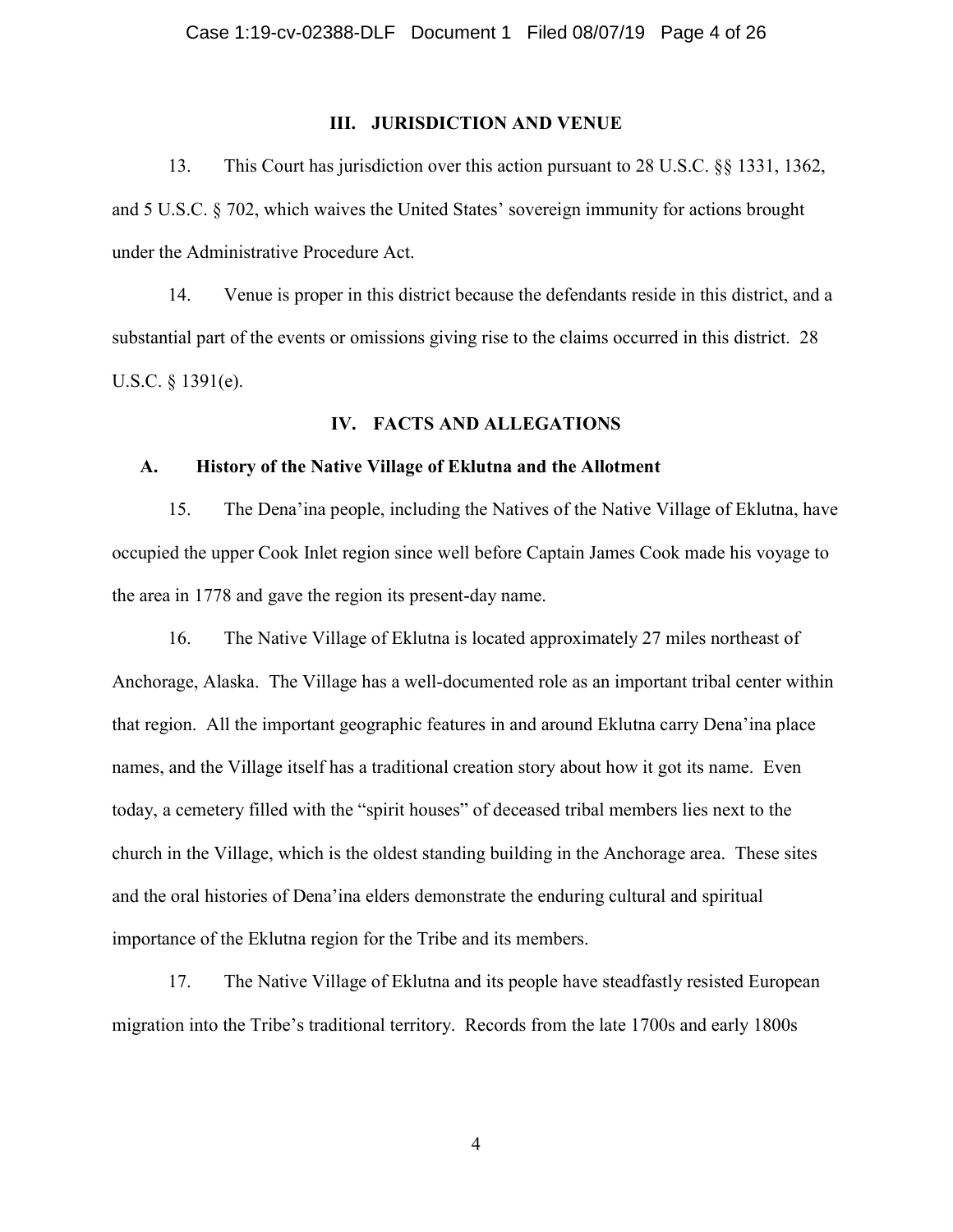# Case 1:19-cv-02388-DLF Document 1 Filed 08/07/19 Page 5 of 26

show that the Dena'ina were open to trading with Europeans but "were adamant in opposing any attempted settlement."

18. Throughout those times of transition, and into the modern era, the Tribe has consistently fought to protect its traditional lands. As soon as it became evident that the tide of American migration into the Eklutna region would not stop, Eklutna tribal leaders began to petition the United States government for the protection of their tribal lands.

19. In particular, when Alaska became a state in 1959 and began selecting tribal lands around Eklutna, the Native Village of Eklutna filed official protests with the Bureau of Land Management to establish the Tribe's aboriginal title to over 470,000 acres of land in and around the Village, including the Birchwood area where the Ondola Allotment is located.

20. In 1961 George Ondola, Chairman of the Village Council, expressed concern over the repeated reductions in the size of the Tribe's land base in correspondence with the federal government and in testimony before Congress. That same year George Ondola helped his mother, Olga Ondola, apply for the allotment that is the subject of this action.<sup>1</sup> Olga Ondola observed the federal government's actions in reducing the land set aside for the Eklutna people from hundreds of thousands of acres to a few thousand and then to a little over a thousand acres. She wanted to protect the Tribe's land base from further losses and believed that securing the Allotment would help achieve that objective for the Eklutna people.

21. The Department awarded the Allotment to Olga Ondola in 1963 pursuant to the Alaska Native Allotment Act, $2$  and it has been held as an Indian allotment in restricted status ever since.

 $\overline{\phantom{a}}$ 

<sup>&</sup>lt;sup>1</sup> The Ondola Allotment includes lots 64, 66 and 67, located within Section 5, T15N, R1W, Seward Meridian Alaska.

 $2$  Although Congress repealed the Alaska Native Allotment Act when it passed the Alaska Native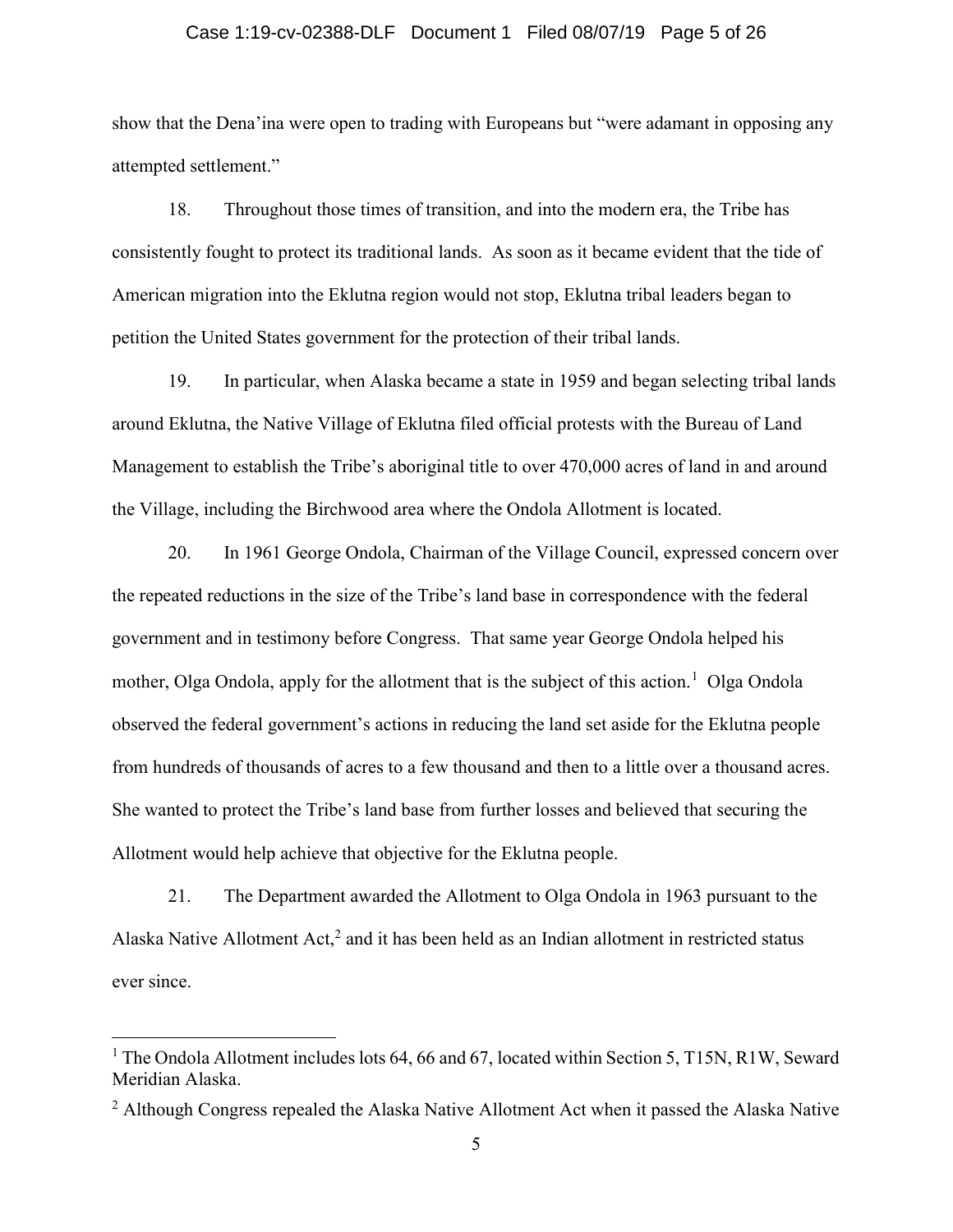# Case 1:19-cv-02388-DLF Document 1 Filed 08/07/19 Page 6 of 26

22. Mrs. Ondola was a member of the Native Village of Eklutna and had active ties to the Eklutna people. Mrs. Ondola's heirs and their heirs, who continue to live on the Allotment, are tribal members and have retained ties to the Tribe.

23. Alaska Tribes have long been recognized by the courts, Congress, and the Department as possessing governmental authority over lands on the same basis as Tribes in the Lower 48 states. The 1867 Treaty of Cession provided: "The uncivilized tribes will be subject to such laws and regulations as the United States may, from time to time, adopt in regard to aboriginal tribes of that country," art. III, U.S.-Russ., May 28, 1867, 15 Stat. 539, which has been construed to apply to Alaska tribes the principles of tribal sovereignty and the federal trust responsibility that governs Tribes in other states. Congress applied the Indian Reorganization Act to Alaska Tribes, 25 U.S.C. § 5119, and in 1994 Congress enacted numerous laws reaffirming the federal status of Alaska's tribes, including the Federally Recognized Indian Tribe List Act, 25 U.S.C. § 5130, and the Tlingit and Haida Status Clarification Act, Pub. L. No. 103– 454, § 201–205, 108 Stat. 4791. Congress also enacted the 1994 Amendments to the Indian Reorganization Act, 25 U.S.C. § 5123 (f), (g), which prohibit federal agencies from making any distinction in the "privileges and immunities" of any federally recognized tribe. Congress's actions confirm that Alaska Tribes enjoy the same benefits and special relationship with the United States that Tribes in the Lower 48 enjoy.

24. In 1971, in an effort to resolve the many disputed Native land claims in the State, Congress passed the Alaska Native Claims Settlement Act ("ANCSA"). In ANCSA, Congress recognized Eklutna's status as a Native Village and included it on the list of Villages eligible to

 $\overline{\phantom{a}}$ 

Claims Settlement Act, all allotments which had been or were subsequently patented under the Act retained their restricted (nontaxable and inalienable) status. *See* 43 U.S.C. § 1617.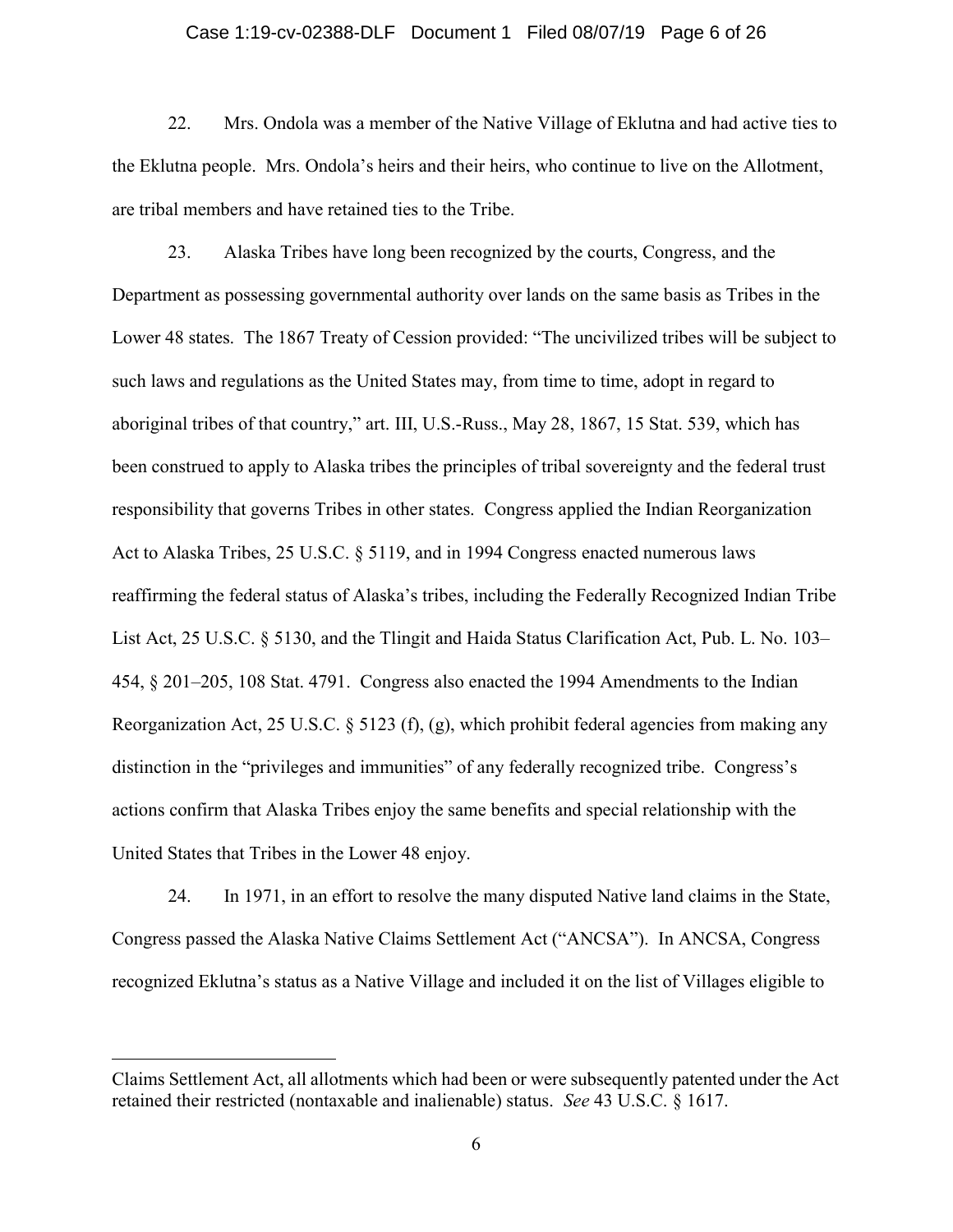### Case 1:19-cv-02388-DLF Document 1 Filed 08/07/19 Page 7 of 26

receive land selections as part of the settlement of aboriginal title claims. *See* 43 U.S.C.

§ 1610(b). A later amendment to ANCSA expressly disclaims any effect on tribal governmental authority of lands or persons in Alaska. Pub. L. No. 100–241 §§ 2(8)(B), 17(1), 101 Stat. 1788 (1988).

### **B. The Tribe's Exercise of Authority over the Village and the Allotment**

25. Both before and after ANCSA's passage, successive NVE tribal governments have continued to exercise governmental authority over its lands, tribal members, and the lands they owned or occupied.

26. Historically, Eklutna's governing structure was similar to that of the other Dena'ina bands in the upper Cook Inlet region. Each Village contained multi-family dwellings called "nichil," which were each led by a "qeshqa" (rich man). Each qeshqa directed the organization of "ukilaqa" (clan helpers) into hunting and fishing groups, and also carried out other leadership responsibilities such as instructing the young, settling disputes, and organizing warriors for battles. In short, the "qeshqa" and his "ukilaqa" acted as the governing body of the Village, much as the Eklutna Tribal Council does today.

27. The Ondola family members are direct descendants of these "qeshqa," or former Village "Chiefs."

28. Although the governing structure has evolved over time, the Eklutna Tribal Council continues to exercise governmental authority over its members and over lands in and around the Village and the Allotment.

29. In the 1960's, NVE's traditional Tribal Council protested efforts by non-tribal authorities to regulate tribal members and instead asserted its own authority to regulate tribal members' access to natural resources. The Tribal Council enacted ordinances requiring Tribal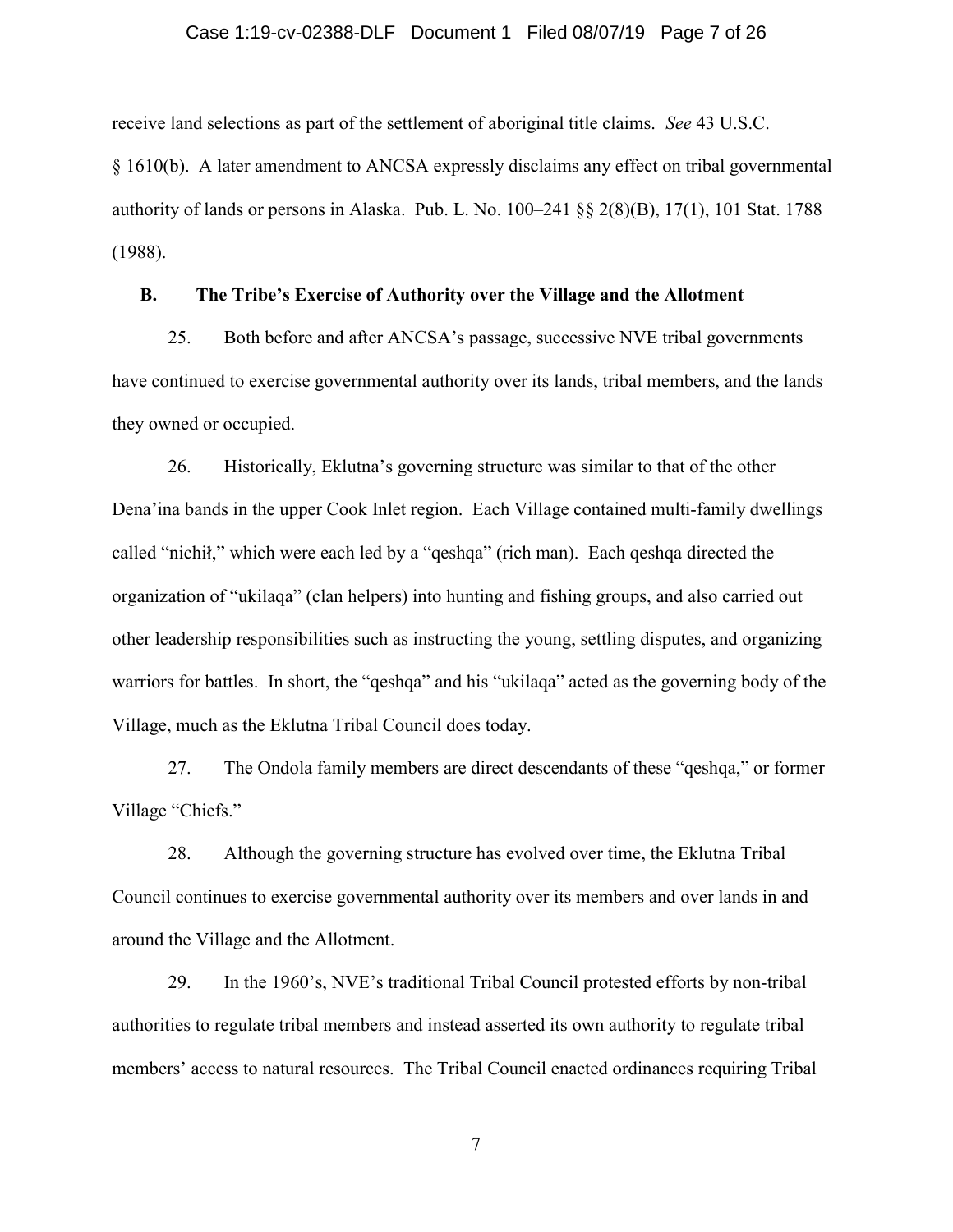#### Case 1:19-cv-02388-DLF Document 1 Filed 08/07/19 Page 8 of 26

Council permission to move into the Village, controlling dogs, and limiting noise levels in and around the Village and took actions necessary to promote the peace, safety, health, and general welfare of the Village members.

30. In 1988 the Tribe formally adopted a written Constitution containing broad assertions of tribal sovereignty, jurisdiction, and governmental powers. This Constitution was amended in 1996.

31. Article II, Section I of the Tribe's Constitution provides that

[t]he government of the Native Village of Eklutna shall have jurisdiction of the land and waters constituting Indian Country of the Eklutna Tribe as defined by federal law. To the extent consistent with federal law, such lands and waters customarily and traditionally used by the Eklutna People, including . . . all fee and allotment lands within the traditional lands of Eklutna, not withstanding the issuance of any patent or unrestricted fee title to such lands.

32. Today, examples of the Tribe's exercise of jurisdiction and provision of

governmental services include, but are not limited to, a tribal court, housing, health care services in a recently constructed health care clinic, employment services, water services, waste services, snow plowing, food bank services, lunches for seniors, environmental disposal services (disposal of used appliances and furniture), trespass inspection and monitoring, archaeological and cultural surveys, historical and cultural preservation, Indian child welfare advocacy and case management services, youth activities (including a dance and drum group and culture camp), holiday baskets and school supplies, a biannual potlatch and powwow, and signage. In recent years, the Tribe installed street lighting within the Village for safety purposes.

33. It is understood within the Eklutna community that the Ondola Allotment is subject to tribal authority. The Ondola family has historically been a part of the Eklutna community and has both recognized and submitted to the jurisdiction of the Tribe. The Ondolas reaffirmed this in the Lease Agreement between the family and the Tribe for the gaming project.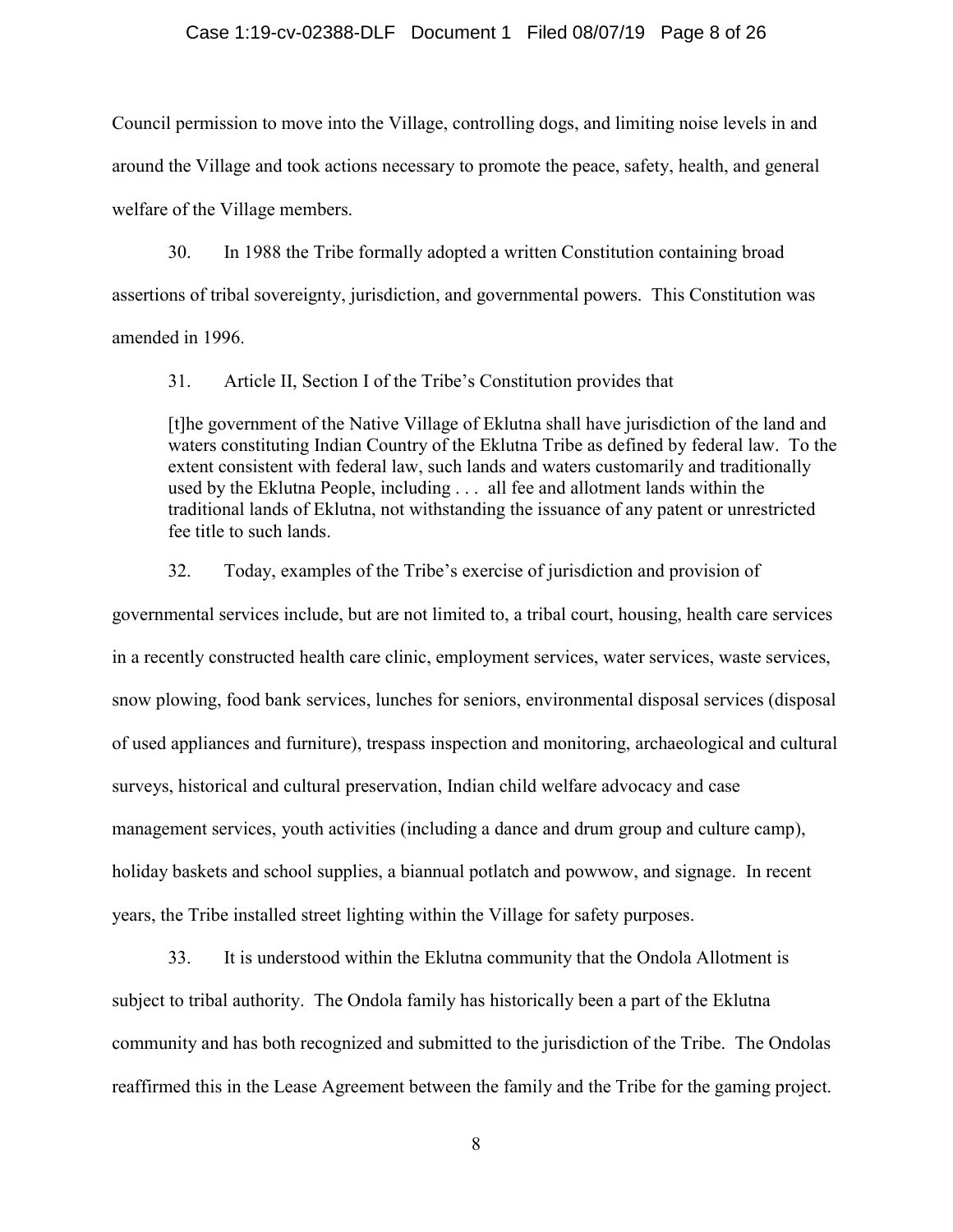### Case 1:19-cv-02388-DLF Document 1 Filed 08/07/19 Page 9 of 26

*See infra* at ¶¶ 62-64. Olga Ondola and her heirs have retained their relations with the Village of Eklutna.

34. All of the owners of the Allotment are tribal members. Susie Ondola, a tribal member, owns a 1/4 interest in the Allotment and presently resides on the Allotment, where she lived for many years with her husband, George Ondola. George Ondola lived on the Allotment from 1985 until his death in 2014 and served as Tribal Council President from 1961 to 1971 and from 1995 to 1997.

35. The Tribe exercises jurisdiction and governmental authority over the Ondola Allotment through the exercise of its laws and governmental operations, including but not limited to the examples described above and below.

36. Through the language cited in paragraph 31, *supra*, the Tribe's Constitution extends the Tribe's authority over the Ondola Allotment.

37. In 2003, the Tribal Council enacted the Relatives Talk Code, which provides for the establishment of a forum for the resolution of disputes. The Ondola Allotment is within the scope of the Relatives Talk Code.

38. The Tribe provides governmental administration generally, with assistance from the Bureau of Indian Affairs pursuant to a contract under the Indian Self-Determination and Education Assistance Act ("ISDEAA"). These services benefit the Ondola Allotment by supporting the services and authority described *infra* and *supra*. These governmental administration services include, but are not limited to:

a. Tribal Council operations,

b. Tribal enrollment administration, and

c. Financial operations.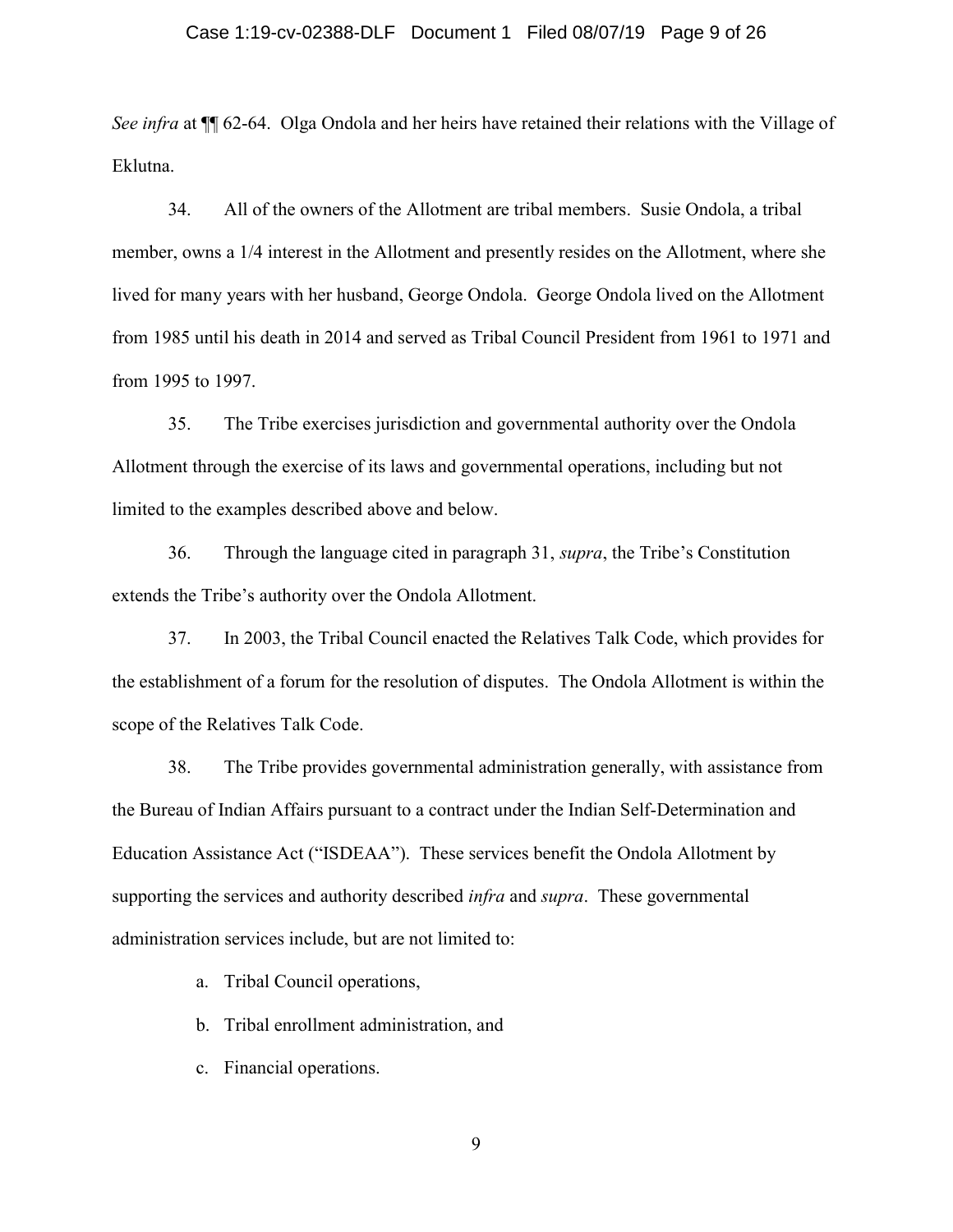### Case 1:19-cv-02388-DLF Document 1 Filed 08/07/19 Page 10 of 26

39. The Tribe has exercised its governmental authority over the Ondola Allotment through instances of land management and environmental protection, including but not limited to:

- a. Managing timber,
- b. Building a septic system,
- c. Cutting trees on the Allotment to create a fire perimeter around the Ondola house, and
- d. Providing road maintenance services on the Allotment.

40. In 1997 the Tribe paid for drilling a well and upgrading the septic system on the Allotment.

41. The Tribe regulates access to tribal land, including the Ondola Allotment, by adoption and enforcement of an ordinance limiting access to tribal land. The Tribe posted numerous signs along the perimeter of the Ondola Allotment.

42. The Tribe has adopted an Environmental Protection Ordinance that regulates contamination of air, land, and water within the Tribe's traditional jurisdictional area, including the Ondola Allotment.

43. In 2006, the Tribal Land Environmental Director conducted an inspection of the Ondola Allotment for compliance with tribal environmental laws.

44. As part of the Tribe's environmental compliance and clean-up efforts, the Tribe has caused junk cars and trash to be removed from the Allotment.

45. The Tribe has exercised its governmental authority to protect public safety on tribal lands, including the Ondola Allotment.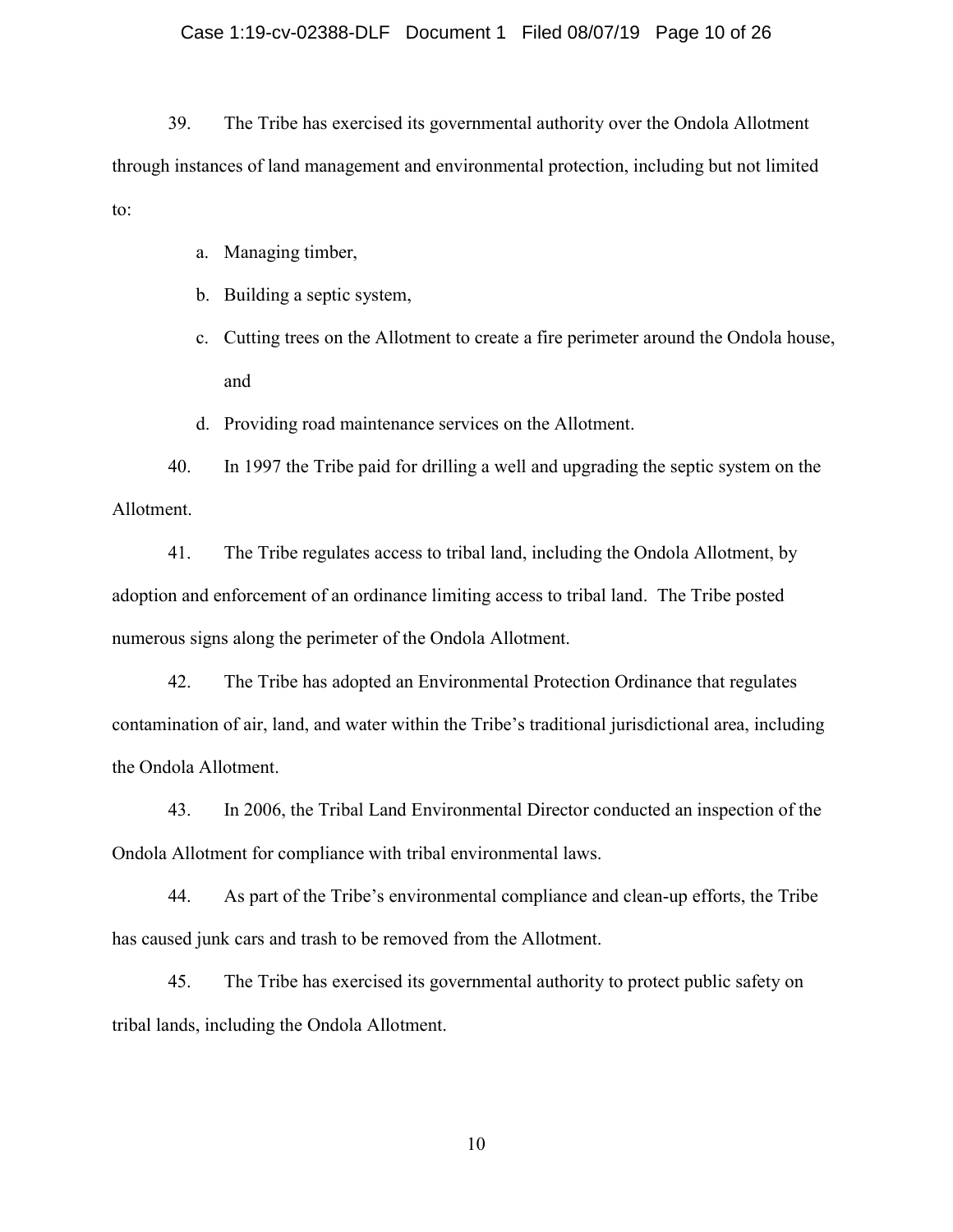### Case 1:19-cv-02388-DLF Document 1 Filed 08/07/19 Page 11 of 26

46. The Tribe has adopted a Dog Ordinance that imposes a number of requirements on all dogs within the Eklutna area, including on the Ondola Allotment.

47. The Tribe has also entered into a Letter of Agreement with the Municipality of Anchorage Police Department regarding coordination of public safety and law enforcement matters.

48. Under the ISDEAA, the Tribe has contracted with Indian Health Service to provide public safety services, including "community education, community patrols, [and] liaison with the local, state and federal agencies."

49. The Tribe provides health care and social services to tribal members, including at the Ondola Allotment, including:

a. Home visits by health care providers,

b. Delivery of food and safety equipment, and

c. Placement of foster children.

50. For a period of time, the Tribal Family Nurse Practitioner and the Tribal Wellness Director made periodic visits to the Allotment to provide health care services to George Ondola and his family.

51. The Tribe provided moose meat and salmon to Olga Ondola and the family approximately two or three times per year. This was part of the Tribe's effort to preserve and maintain Eklutna's traditional culture and subsistence lifestyle.

52. The Tribal food bank program serves the Ondola family on the Allotment.

53. The Tribe has provided the Ondolas with smoke detectors, a fire extinguisher, and a first aid kit to keep in their home on the Allotment.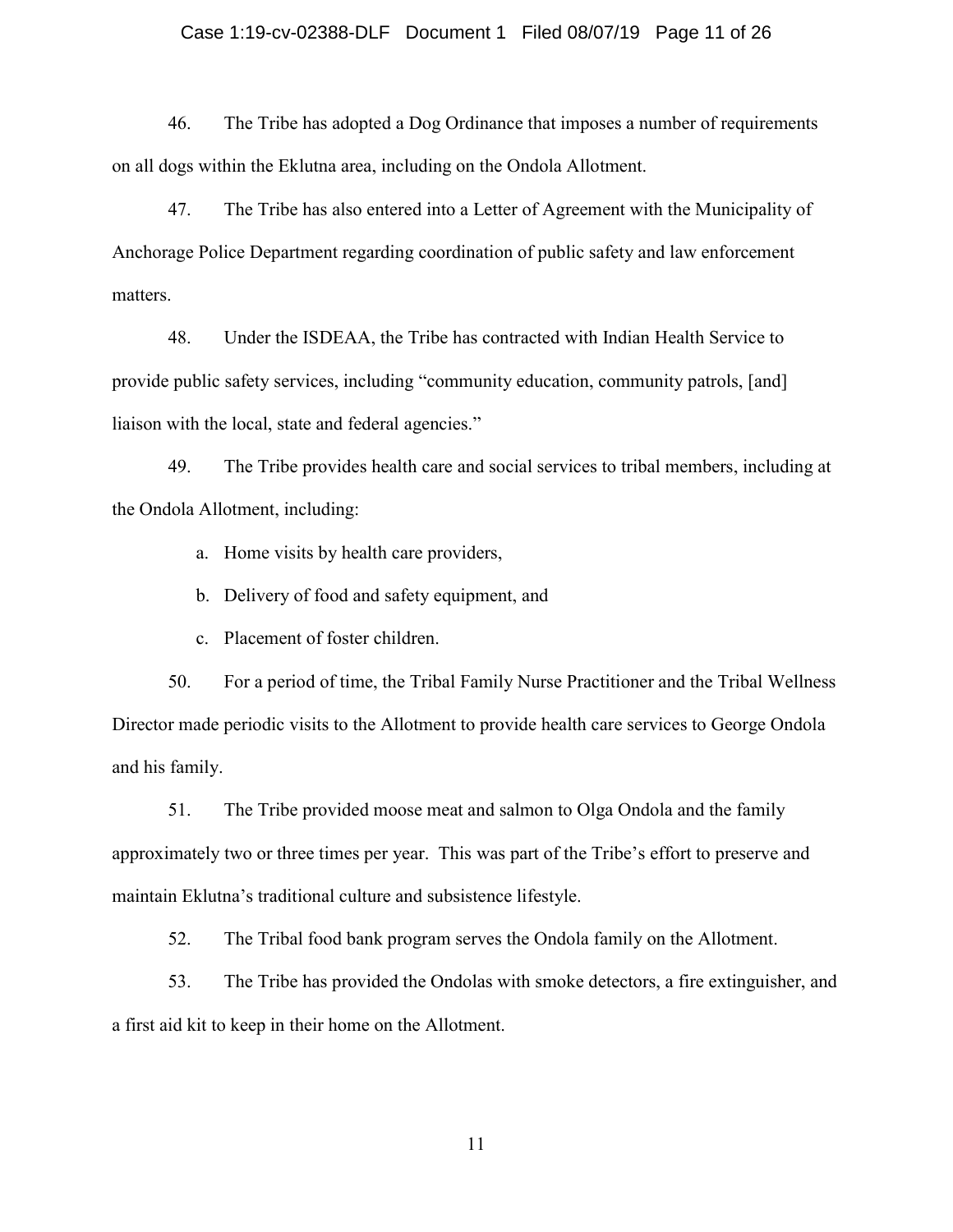### Case 1:19-cv-02388-DLF Document 1 Filed 08/07/19 Page 12 of 26

54. On several occasions the Tribe assessed George and Susie Ondola's home on the Allotment for child custody placement. Over the years, through its authority under the Indian Child Welfare Act, the Tribal Court has placed five children in the Ondola household on the Ondola Allotment.

55. The Tribe has taken numerous actions exercising its governmental authority over gaming on tribal lands.

56. The Tribe enacted a gaming ordinance in 1995. NVE's Gaming Ordinance authorized under tribal law and provided for regulation of any gaming on lands within 20 miles of the Village center that are held by the Tribe or NVE tribal members, and are subject to restriction by the United States against alienation and the governmental authority of the NVE Tribal Council. On April 26, 2006, the Tribal Council adopted an Amended and Restated Gaming Ordinance, which it again amended in March 2007 and May 2018.

57. The Ondola Allotment is within the scope of the Gaming Ordinance. The Amended Gaming Ordinance provides for extensive regulation of any gaming activity on the "Tribe's lands," which are defined to include the "allotment owned by the Ondola family located at Lots 64, 66 and 67, located within Section 5, T15N, R1W, Seward Meridian Alaska, containing approximately 8.05 acres, more or less and subject to a restriction on alienation pursuant to the Alaska Native Allotment Act." Sections 301 and 302 of the Gaming Ordinance provide for regulation of Class I and II gaming on the Ondola Allotment. Class III gaming is not permitted under the Amended Gaming Ordinance. In 2018 the Tribe submitted the Amended and Restated Gaming Ordinance to the National Indian Gaming Commission for approval under IGRA but later withdrew its request.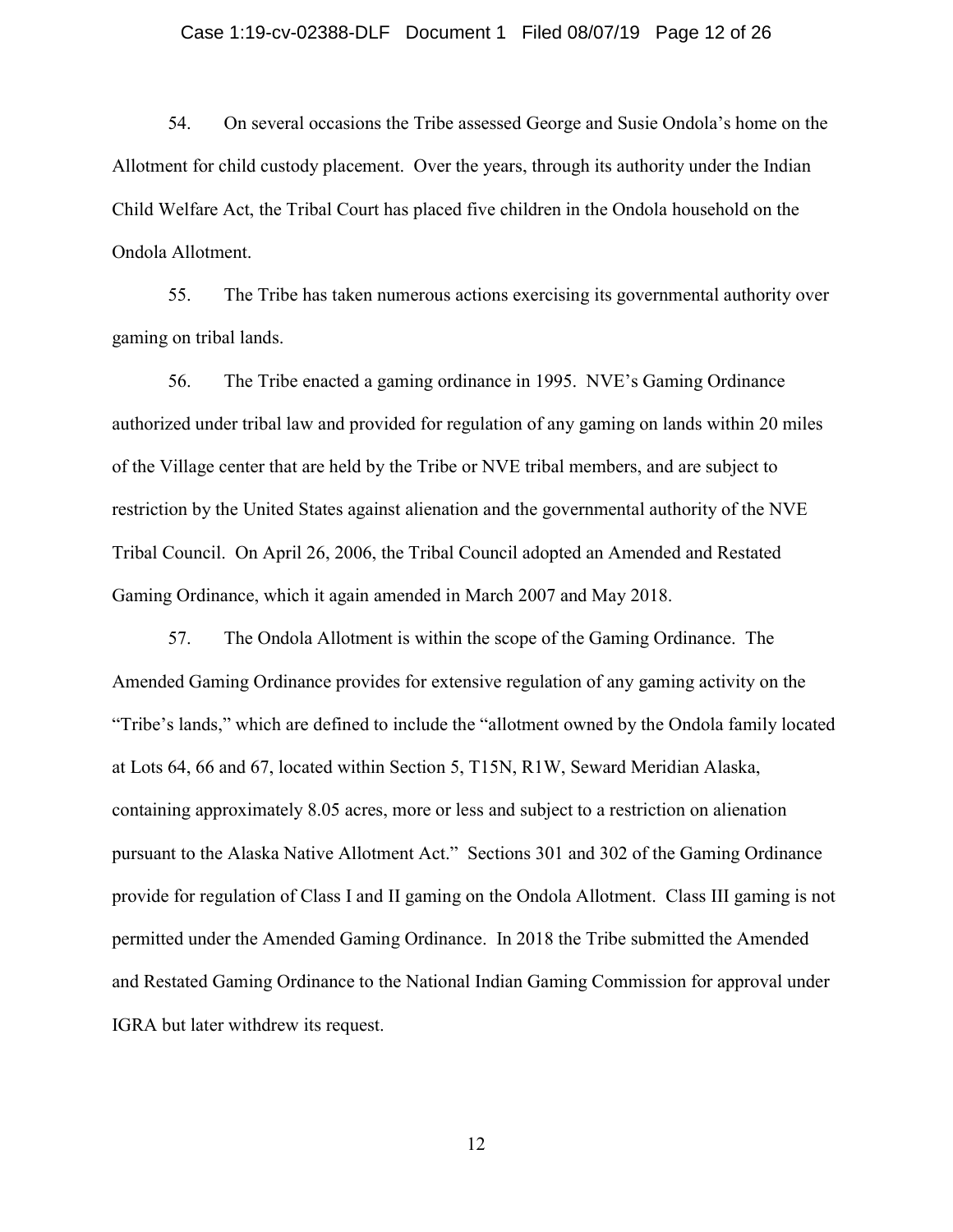### Case 1:19-cv-02388-DLF Document 1 Filed 08/07/19 Page 13 of 26

58. On December 21, 2006, the Tribal Council adopted the Native Village of Eklutna Gaming Authority Ordinance, establishing the Eklutna Gaming Authority, which is charged with powers and duties related to gaming enterprises, including to evaluate proposals for gaming enterprises and to operate and manage gaming enterprises established by the Tribal Council. The Tribal Council specifically approved the Gaming Authority Ordinance to pursue and develop the proposed gaming project on the Ondola Allotment. On February 19, 2016, the Council delegated authority over the current gaming project to the Gaming Authority.

59. On April 14, 2016, the Tribal Council approved a lease agreement with the Ondola family, granting the Tribe the right to use the Ondola Allotment for the gaming project.

60. The Ondola family and the Tribe submitted the lease agreement to the Bureau of Indian Affairs for approval pursuant to 25 U.S.C. § 415.

61. The purpose of the lease is "to develop, construct, finance and operate a gaming facility." The Lease Agreement is for a primary term of 25 years with a right to renew for an additional 25-year term.

62. The lease acknowledges that the Tribe exercises governmental authority over the Allotment:

NVE provides government services to the land subject to this Lease, including social services, and has enforced and will continue to enforce tribal law applicable to the land, including, and without limitation, ordinances regarding trespassing and environmental protection.

Lease Agreement, Recitals, § 4.

63. The Agreement further provides that the tribal government asserts jurisdiction over the Allotment:

NVE asserts jurisdiction over the land which is the subject of this Lease with the power to regulate the activities of all persons on the land for the public welfare, including to permit and limit, under terms established by NVE through ordinances, resolutions, and regulations, gaming and other commercial activity on the land. The ONDOLA FAMILY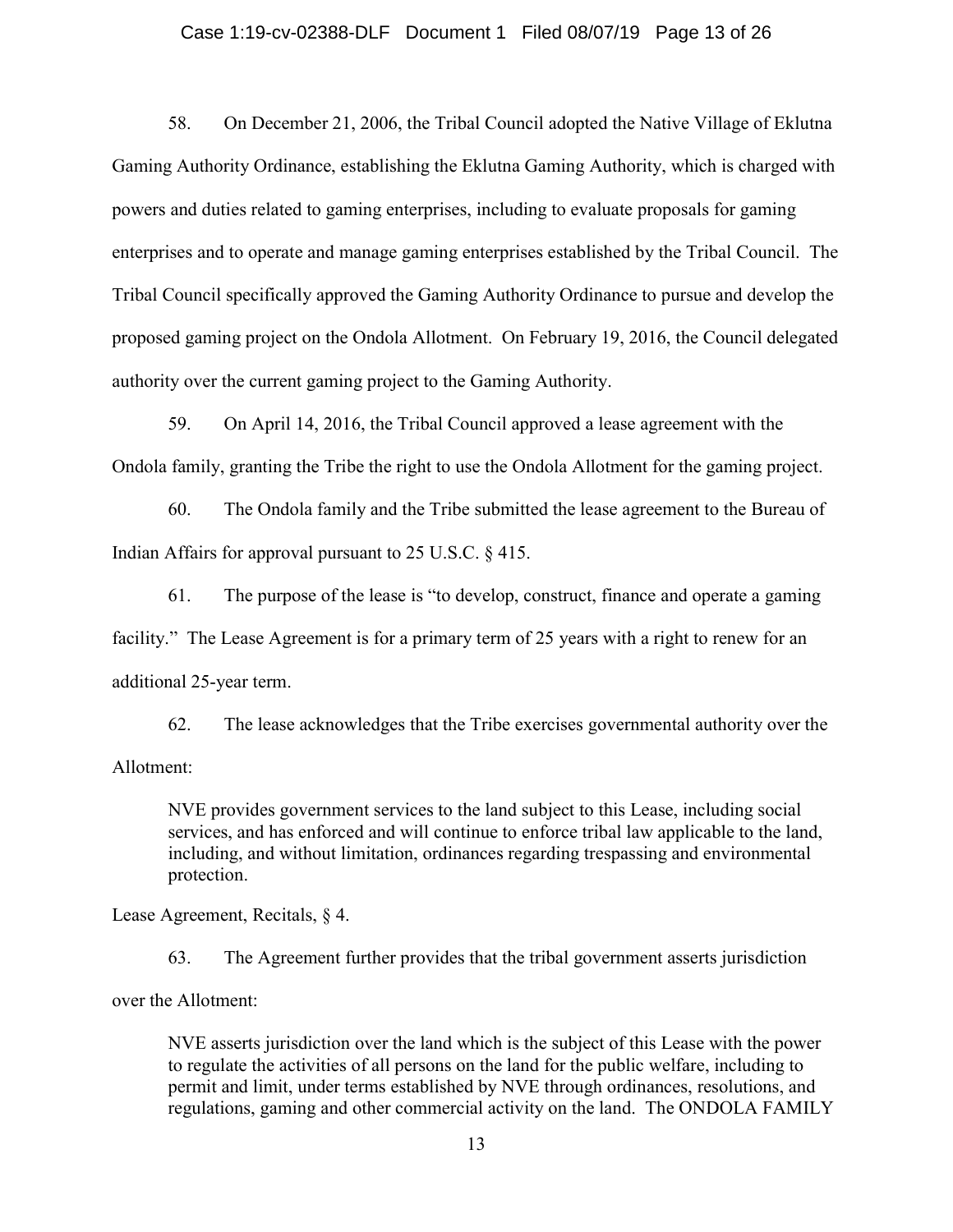### Case 1:19-cv-02388-DLF Document 1 Filed 08/07/19 Page 14 of 26

acknowledges and submits to the governmental authority of the NVE over the land subject to this Lease.

*Id.* Recitals § 5.

64. Finally, the Agreement provides that the Ondola family members acknowledge the Tribe's authority to exercise governmental power over the Allotment. *Id.* § 27.

65. The Tribe has adopted standards governing building codes, food and beverage handling, water quality, non-discrimination, workplace and occupational safety, public health, and safety at the proposed gaming facility on the Ondola Allotment.

66. The Tribe adopted a liquor control ordinance requiring a permit from the Tribal Council, along with state-required permits, in order to sell alcoholic beverages within Indian country under the Tribe's jurisdiction, including the Ondola Allotment.

### **C. The Tribe's Request for an Indian Lands Determination**

67. On June 29, 2016, the Tribe submitted to the Department a request for an Indian lands determination. Specifically, the Tribe requested "confirmation that the site where [it] proposes to conduct gaming, the Ondola Allotment, qualifies as 'Indian lands' pursuant to the Indian Gaming Regulatory Act."

68. The Tribe also requested that the Department approve the Tribe's proposed lease of the Ondola Allotment.

69. The Tribe supplemented its request with several additional submissions, on or about December 16, 2016, June 22, 2017, November 6, 2017, and December 4, 2017. In its request letter and these supplemental submissions (collectively, "Submission"), the Tribe established the facts and law necessary to support an affirmative Indian lands determination pursuant to IGRA.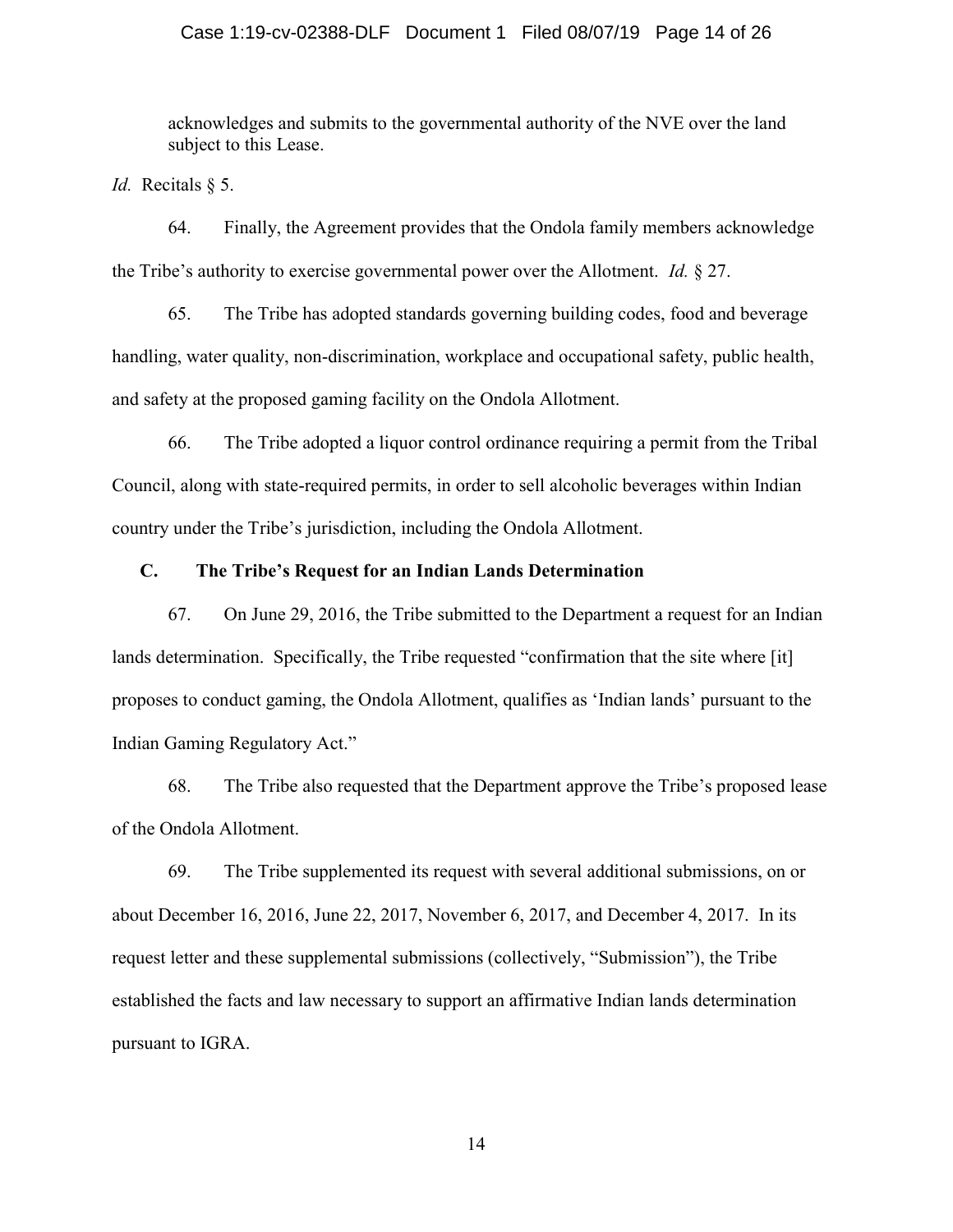# Case 1:19-cv-02388-DLF Document 1 Filed 08/07/19 Page 15 of 26

70. IGRA defines Indian lands to include "any lands title to which is either held in trust by the United States for the benefit of any Indian tribe or individual or held by any Indian tribe or individual subject to restriction by the United States against alienation and over which an Indian tribe exercises governmental power." 25 U.S.C. § 2703(4)(B).

71. In its Submission, the Tribe explained that the Native Village of Eklutna is an Indian Tribe under IGRA, 25 U.S.C. § 2703(5), because Eklutna is a federally recognized Tribe.

72. The Tribe's Submission also established that the Ondola Allotment was conveyed to Olga Ondola pursuant to the Alaska Native Allotment Act and has remained in restricted status since it was allotted in 1963. The Alaska Native Allotment Act expressly provided that "land so allotted [under the Act] shall be deemed the homestead of the allottee and his heirs in perpetuity, and shall be inalienable and nontaxable until otherwise provided by Congress." Act of May 17, 1906, Ch. 2469, 34 Stat. 197 (1906) (formerly codified at 43 U.S.C. §§ 270–1 to –3).

73. The Tribe's Submission also established that the BIA provides services and exercises control (along with the Tribe) over the Allotment.

74. Under general principles of Indian law, allotments—whether held in trust or under a restricted deed—have long been recognized as "Indian country." *See, e.g.*, *United States v. Ramsey*, 271 U.S. 467, 471–72 (1926).

75. Further, the United States Code defines "Indian country" to include "all Indian allotments, the Indian titles to which have not been extinguished." 18 U.S.C. § 1151(c).

76. With respect to Alaska, in *Alaska v. Native Village of Venetie*, 522 U.S. 520 (1998), a case involving a question of tribal governmental authority over ANCSA lands, the Supreme Court observed that "Indian country exists in Alaska post-ANCSA" if the land in question is a "dependent Indian communit[y]" as that term is defined under federal law "*or if it*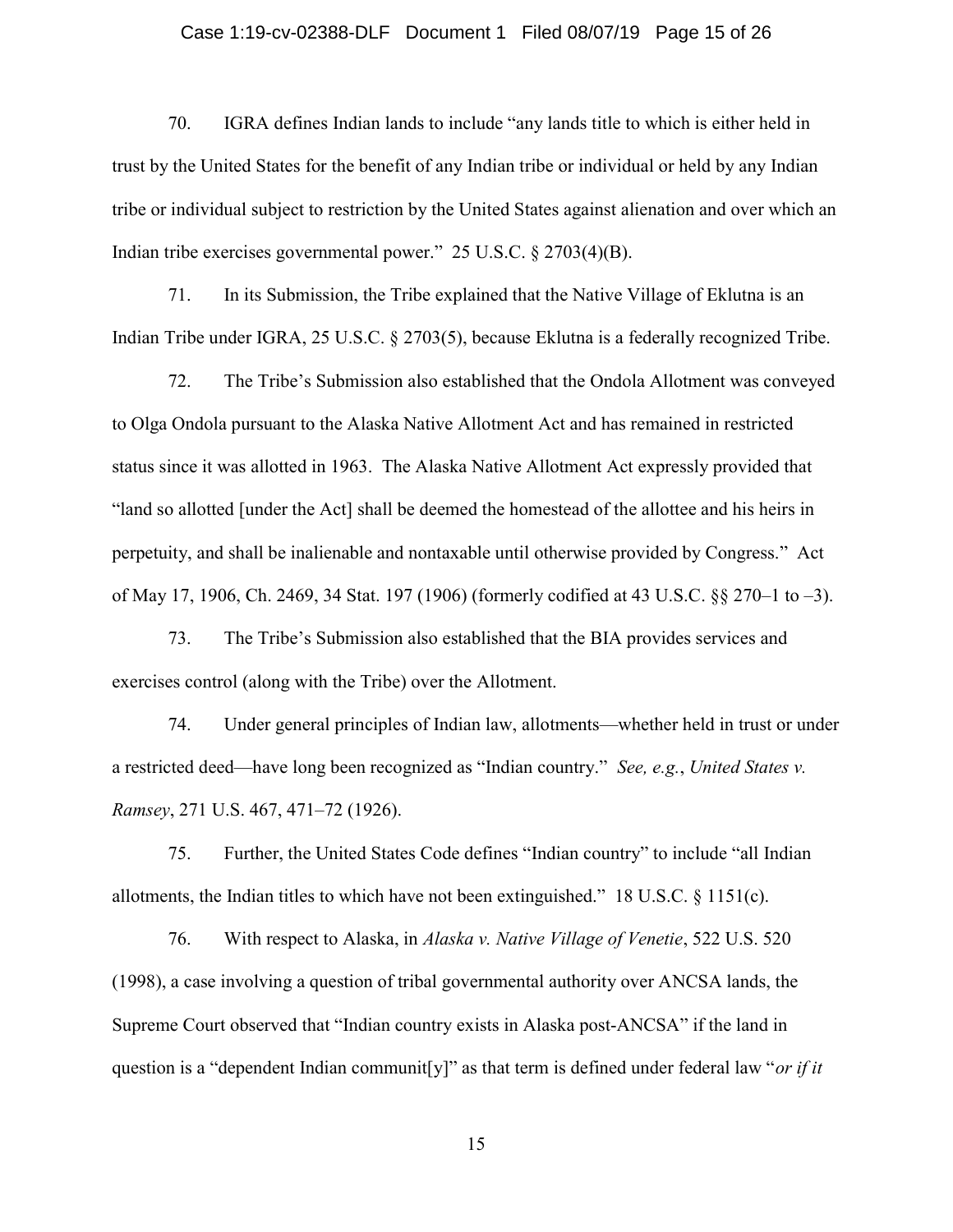### Case 1:19-cv-02388-DLF Document 1 Filed 08/07/19 Page 16 of 26

*constitutes 'allotments' under § 1151(c)*," *id.* at 527 n.2 (emphasis supplied) (alteration in original). *Venetie* thus recognized that tribal authority over non-ANCSA lands, including allotments held by tribal members, was untouched by ANCSA. The principles of tribal sovereignty and federal trust obligation to protect tribal self-government continue in Alaska notwithstanding the enactment of ANCSA.

77. Courts have repeatedly treated Alaska Native allotments like allotments in the Lower 48 states. *E.g.*, *Pence v. Kleppe*, 529 F.2d 135, 138 (9th Cir. 1976); *Olympic v. United States,* 615 F. Supp. 990, 995 (D. Alaska 1985); *Aguilar v. United States*, 474 F. Supp. 840, 846 (D. Alaska 1979); *State of Alaska, Dept. of Public Works v. Agli*, 472 F. Supp. 70, 72 (D. Alaska 1979).

78. Controlling federal law prohibits discriminating against allotments in Alaska on the ground that they were allotted under different allotment acts than those used in the Lower 48. There is no legal basis on which to distinguish allotments issued under the Alaska Native Allotment Act from other Indian allotments.

79. Under these statutes and well-established principles of federal law, the Tribe's Submission demonstrated that the Ondola Allotment constitutes Indian country and is entitled to an affirmative Indian lands determination as a matter of law.

80. The Tribe's Submission also demonstrated that the Tribe "exercises governmental power" over the Ondola Allotment. 25 U.S.C. § 2703(4)(B).

81. Prior Indian lands determinations regarding whether a tribe exercises governmental power over a tribal member-owned allotment outside of the tribe's reservation for purposes of IGRA specifically—have relied on actions similar to those taken by the Tribe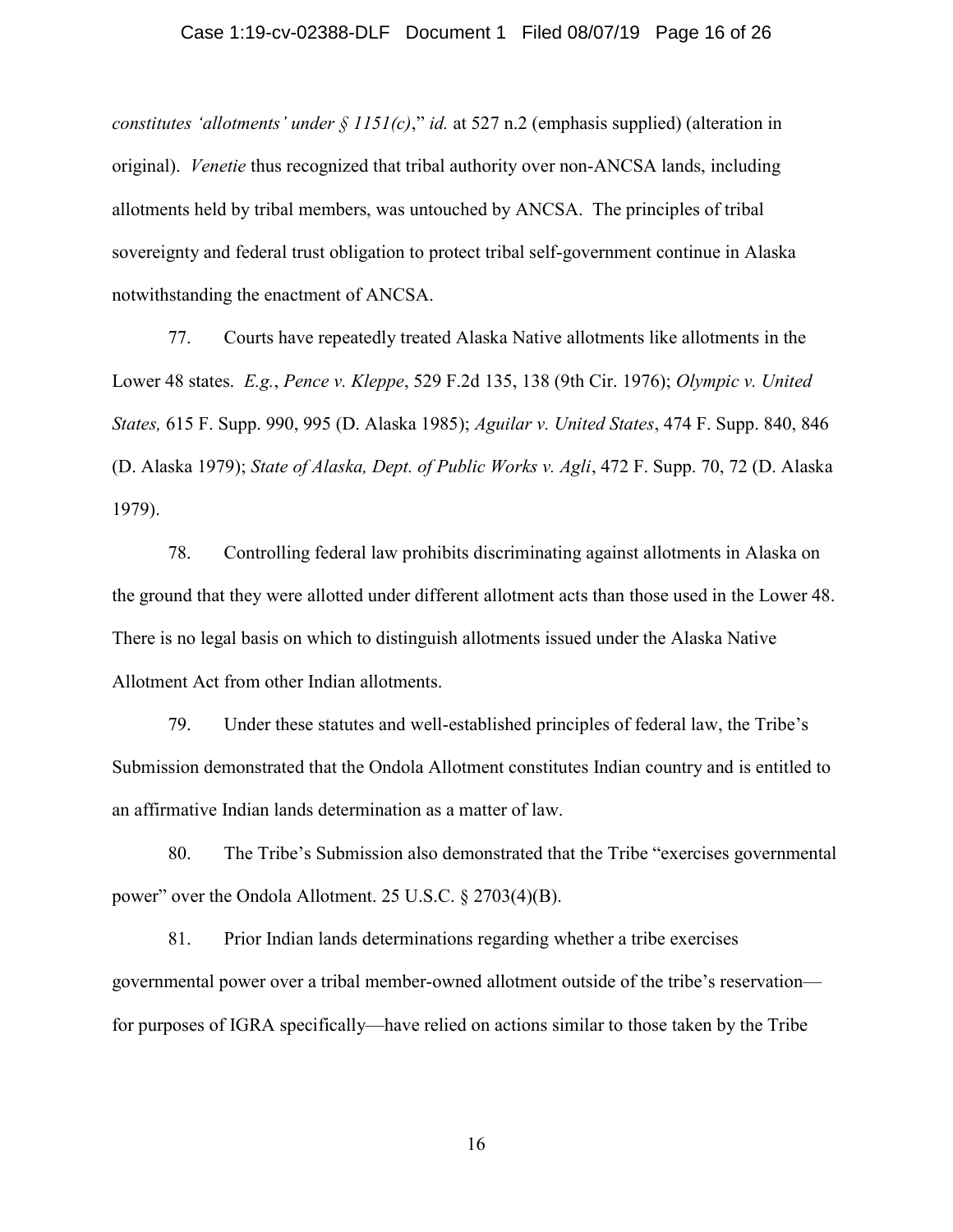### Case 1:19-cv-02388-DLF Document 1 Filed 08/07/19 Page 17 of 26

here and described in the Tribe's Submission. *E.g.*, Big Sandy Rancheria Indian Lands Determination (September 6, 2006); Quinault Indian Lands Determination (Sept. 26, 1996).

82. Finally, the Submission explained that a 1993 opinion issued by the Department, the Opinion on Governmental Jurisdiction of Alaska Native Villages Over Land and Nonmembers, M-36975 (IBLA Jan. 11, 1993), by Department Solicitor Thomas L. Sansonetti ("the Sansonetti opinion"), did not—and does not—apply here, because it is no longer good law. The Sansonetti opinion contended that an Alaska tribe's assertion of jurisdiction over an allotment would be "doubtful" unless there were a "clear nexus to the individual restricted lands." *Id.* at 75.

83. The Sansonetti opinion's analysis was flawed because it conflicted with a prior opinion on the question and existing court decisions. Moreover, the Sansonetti opinion has since been superseded by, among other things, the 1994 Amendments to the Indian Reorganization Act, Pub. L. No. 103–263, § 5(b), 108 Stat. 707, 709 (1994) (codified at 25 U.S.C. § 5123 (f),  $(g)$ ), the 1994 Federally Recognized Indian Tribe List Act, Pub. L. No. 103–454, § 103(4), (5), 108 Stat. 4791, 4791–92 (1994) (codified at 25 U.S.C. § 5130), and the Department's final rule repealing its earlier policy against taking land into trust in Alaska, Land Acquisitions in Alaska, 79 Fed. Reg. 76,888-02 (Dec. 23, 2014), all of which mandate that tribes in Alaska be treated the same as tribes in the Lower 48.

84. Importantly, the Department's 2014 Final Rule noted that "Alaska Native land and history did not commence with ANCSA, and that ANCSA did not terminate Alaska Native tribal governments" and "the Department's policy is that there should not be different classes of federally recognized tribes." Land Acquisitions in Alaska, 79 Fed. Reg. at 76,890.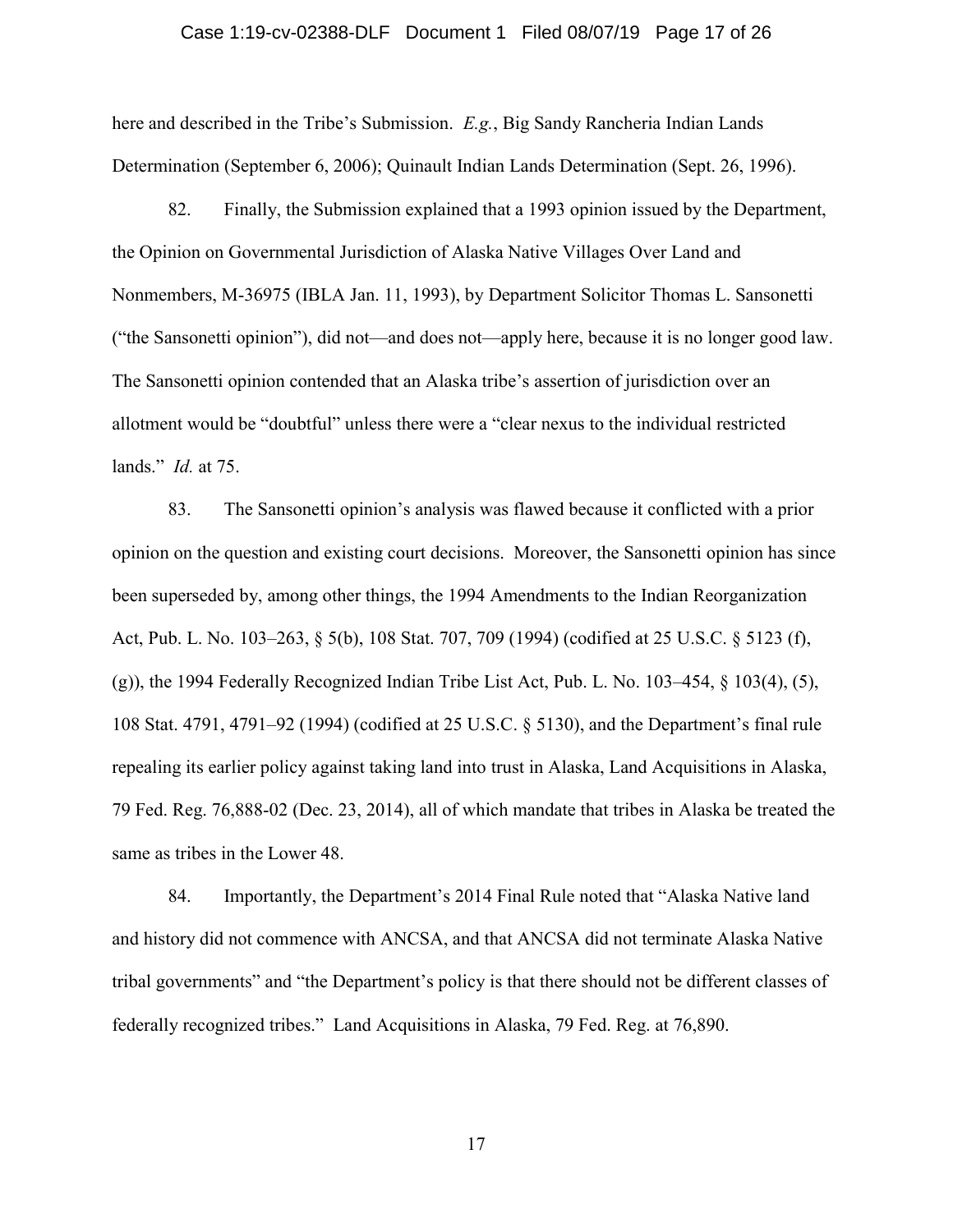### Case 1:19-cv-02388-DLF Document 1 Filed 08/07/19 Page 18 of 26

85. The Tribe's Submission demonstrated that, in light of the flaws in the Sansonetti opinion's analysis and these significant legal shifts that occurred after it was issued, the Sansonetti Opinion does not control the analysis here.

86. Nonetheless, the Tribe also demonstrated that even if the Sansonetti opinion applied, the Tribe's relationship with the Ondola Allotment satisfies the Sansonetti opinion's "tribal nexus" test. The Ondola family's continuous ties to the Tribe and its government and the Tribe's continued exercise of authority over, and provision of services to, the Allotment, as discussed in detail at ¶¶ 33-66, are among the elements that conclusively establish a strong and enduring nexus between the Allotment and the Tribe.

87. The Tribe's Submission therefore established that the Ondola Allotment qualifies as "Indian lands" as defined in IGRA, and the Tribe is entitled to an affirmative Indian lands determination.

### **D. The Department's Decision**

88. During the period in which the Department was considering the Tribe's request, Eklutna tribal leaders met with Department officials on multiple occasions between 2016 and 2018. This included meetings with the NIGC Commissioner, staff from the Department's Office of the Solicitor, and other Department staff including Lawrence Roberts (in his capacity as Acting Assistant Secretary—Indian Affairs), John Tahsuda (in his capacity as Principal Deputy Assistant Secretary and later in his capacity as Acting Assistant Secretary), and James Cason (in his capacity as Associate Deputy Secretary).

89. At a meeting on or about August 15, 2017, Associate Deputy Secretary Cason stated that the Tribe would need to seek the views of the Alaska congressional delegation ("Alaska Delegation"). Mr. Cason stated that he wanted to know the views of the Delegation on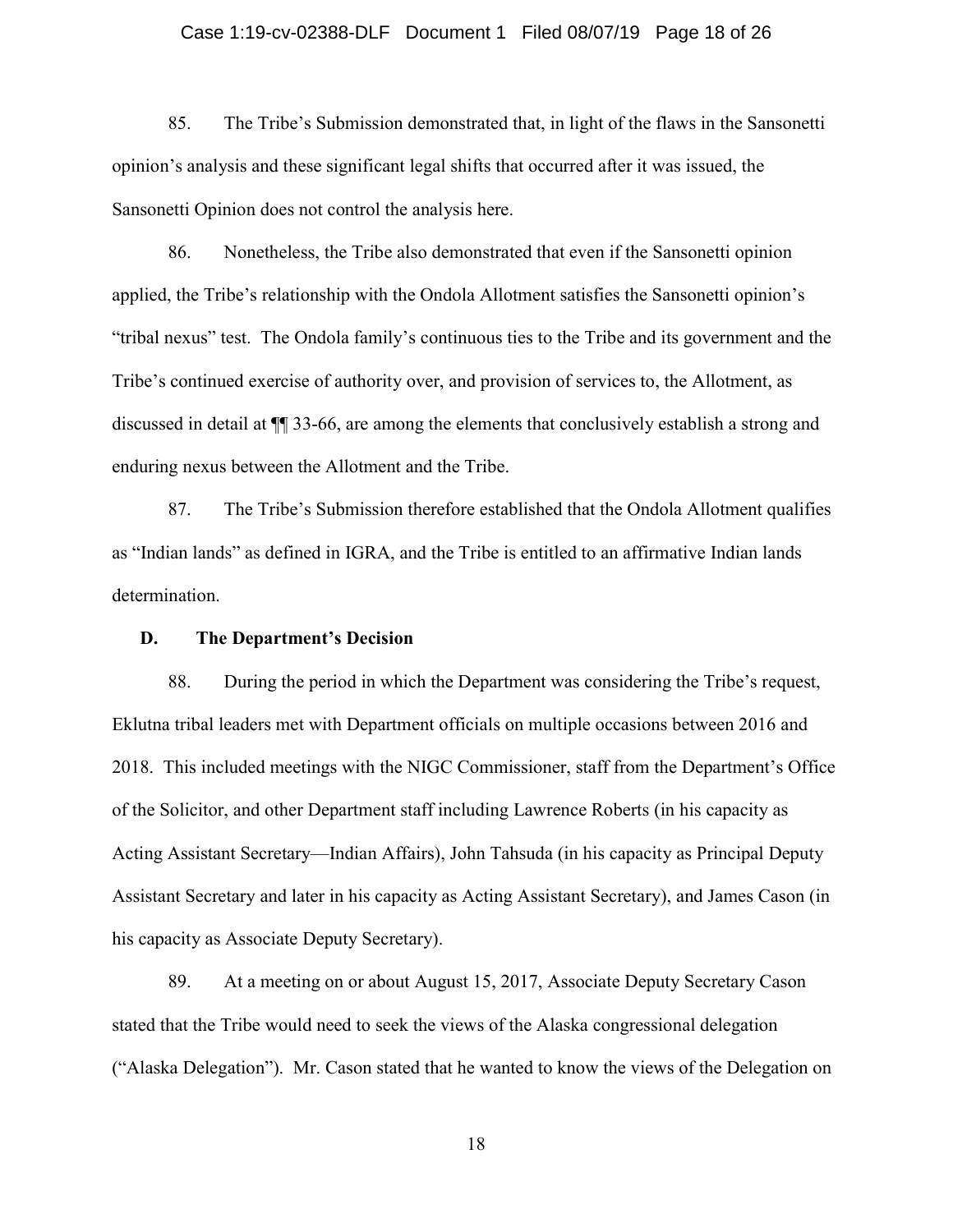### Case 1:19-cv-02388-DLF Document 1 Filed 08/07/19 Page 19 of 26

the request, and indicated that the Delegation's support would be needed in order for the Tribe's request to move forward.

90. At the same meeting on or about August 15, 2017, Mr. Cason committed to reaching a decision on the Tribe's request by the end of calendar year 2017.

91. On a separate occasion, a Department employee stated he was certain Mr. Cason would seek the views of the Alaska Delegation during the Department's decision process.

92. Despite the Tribe engaging in numerous meetings and providing various supplemental materials requested by the Department, the Department repeatedly stated that it was not ready to make a decision on the Tribe's request for an Indian lands determination and the proposed lease. The Department repeatedly asserted that the Solicitor's Office needed more time to review the request. Ultimately the Department did not issue a decision by the end of calendar year 2017.

93. On information and belief, Members of the Alaska Delegation or their staffs communicated views on the project—positive and negative—to the Interior Department during the Department's decision process.

94. On multiple occasions, Department staff made comments suggesting that the outcome of the Tribe's request might depend on political considerations.

95. On information and belief, on or about April 4, 2018, representatives of the Alaska Delegation and state political officials met with Mr. Cason without any representatives of the Tribe present.

96. On information and belief, other Department staff members had additional meetings with representatives of the Alaska Delegation while the Tribe's request was pending before the Department.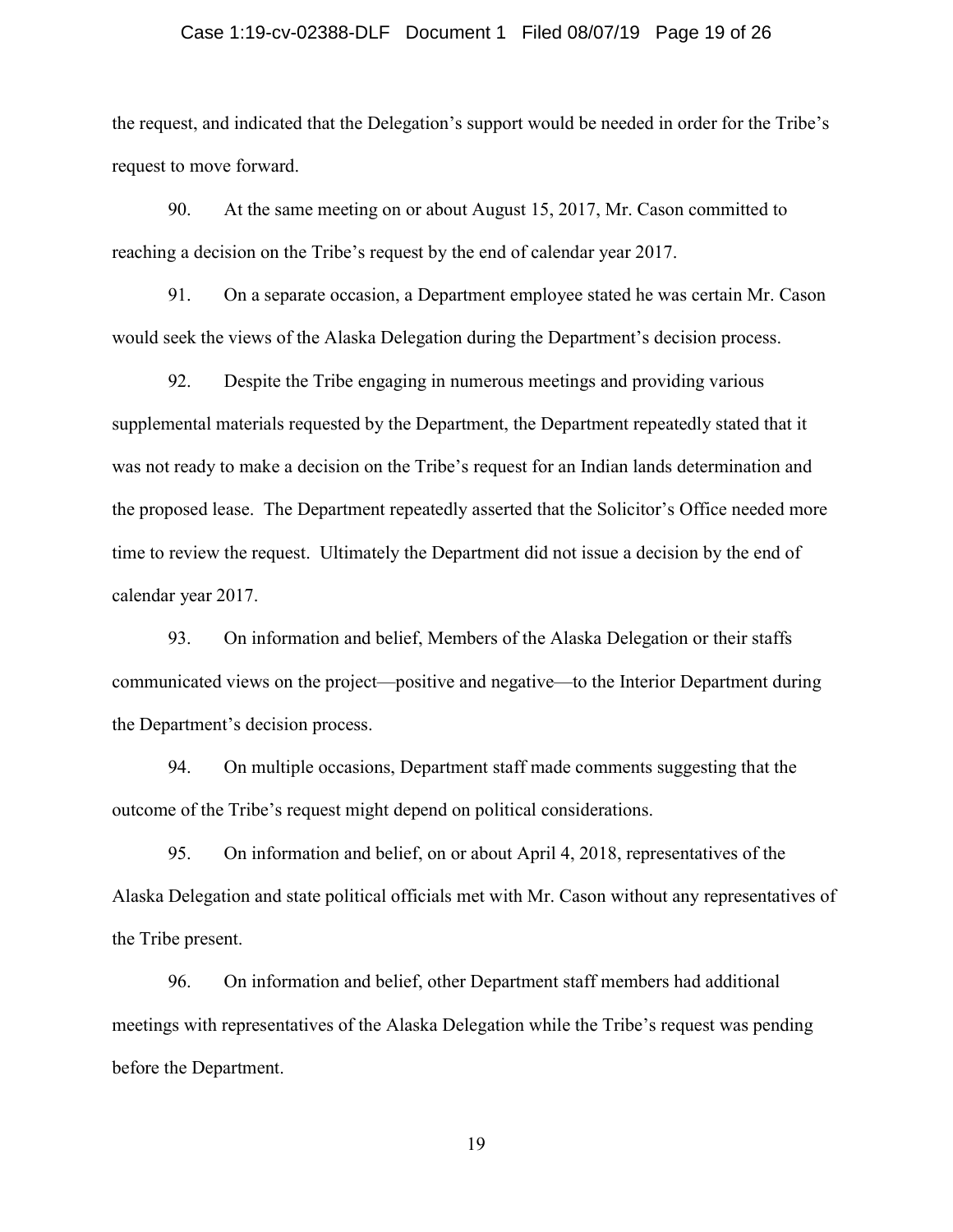### Case 1:19-cv-02388-DLF Document 1 Filed 08/07/19 Page 20 of 26

97. The Department issued its final decision on June 18, 2018. Letter from John Tahsuda, Principal Deputy Assistant Secretary—Indian Affairs to Aaron Leggett, President, Eklutna Native Village (Jun. 18, 2018) ("Decision"). The Decision was issued by John Tahsuda, Principal Deputy Assistant Secretary—Indian Affairs, in his capacity as Acting Assistant Secretary—Indian Affairs.

98. The Decision concluded that the Ondola Allotment does not constitute "Indian lands" within the meaning of IGRA. The Department's analysis relied heavily on the Sansonetti opinion. Under the Department's interpretation of the Sansonetti opinion's test, the Decision concluded that the Tribe lacked jurisdiction over the Ondola Allotment because it had shown an insufficient nexus to the Allotment.

99. The Department then disapproved the Tribe's proposed lease in a half-sentence conclusion on the final page of the Decision, providing no further analysis and stating only that the Allotment "is therefore ineligible for gaming under IGRA, for which reason [the Department] must disapprove the Tribe's proposed Lease of the Ondola Allotment for gaming purposes." *Id.* at 17.

100. The Decision constitutes final agency action within the meaning of the Administrative Procedure Act, 5 U.S.C. § 704.

### **V. CAUSES OF ACTION**

## **FIRST CAUSE OF ACTION: THE DEPARTMENT'S INDIAN LANDS DETERMINATION WAS ARBITRARY AND CAPRICIOUS AND CONTRARY TO LAW, IN VIOLATION OF THE APA**

101. The Tribe incorporates all previous allegations of fact and law into this Cause of Action as if set forth in full herein.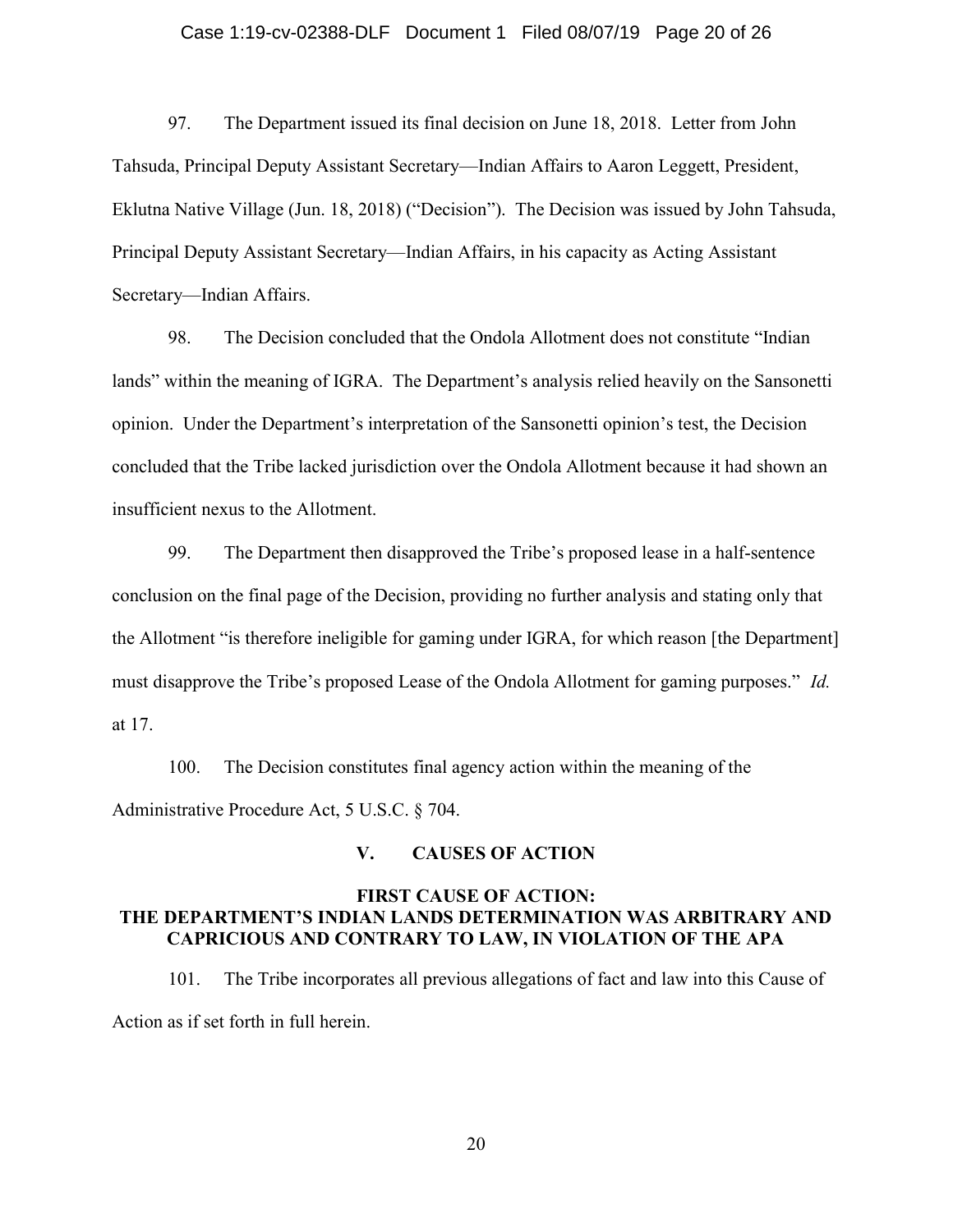### Case 1:19-cv-02388-DLF Document 1 Filed 08/07/19 Page 21 of 26

102. A Native allotment constitutes "Indian lands" under IGRA if it is "held by any ... individual subject to restriction by the United States against alienation" and if "an Indian tribe exercises governmental power" over it. 25 U.S.C. § 2703(4).

103. The Department's Decision agreed with the Tribe that the Ondola Allotment is land "subject to restriction by the United States against alienation" within the meaning of this provision. Decision at 4.

104. The Decision focused on whether the Tribe "exercises governmental power" over the Allotment such that the second prong of IGRA's Indian lands test is satisfied. The Department concluded that to make such a showing the Tribe must demonstrate that it possesses Tribal jurisdiction over the Ondola Allotment.

105. In assessing whether the Tribe possesses jurisdiction over the Allotment, the Department stated that its analysis relied on the Sansonetti opinion. *Id.* at 1, 5–6.

106. In relying on the Sansonetti opinion as the foundation of its analysis, the Department failed to recognize that the Sansonetti opinion was based on a flawed analysis and has been superseded by important changes in law and policy. The Department's reliance on the Sansonetti opinion was therefore arbitrary and capricious and also contrary to law.

107. Even if the Department's reliance on the Sansonetti opinion were proper, the Department's analysis was flawed for additional reasons.

108. Relying on the Sansonetti opinion, the Decision concluded that there is a presumption against tribal jurisdiction over allotments unless the Tribe can show "a clear or original tribal nexus to the site." *Id.* at 5.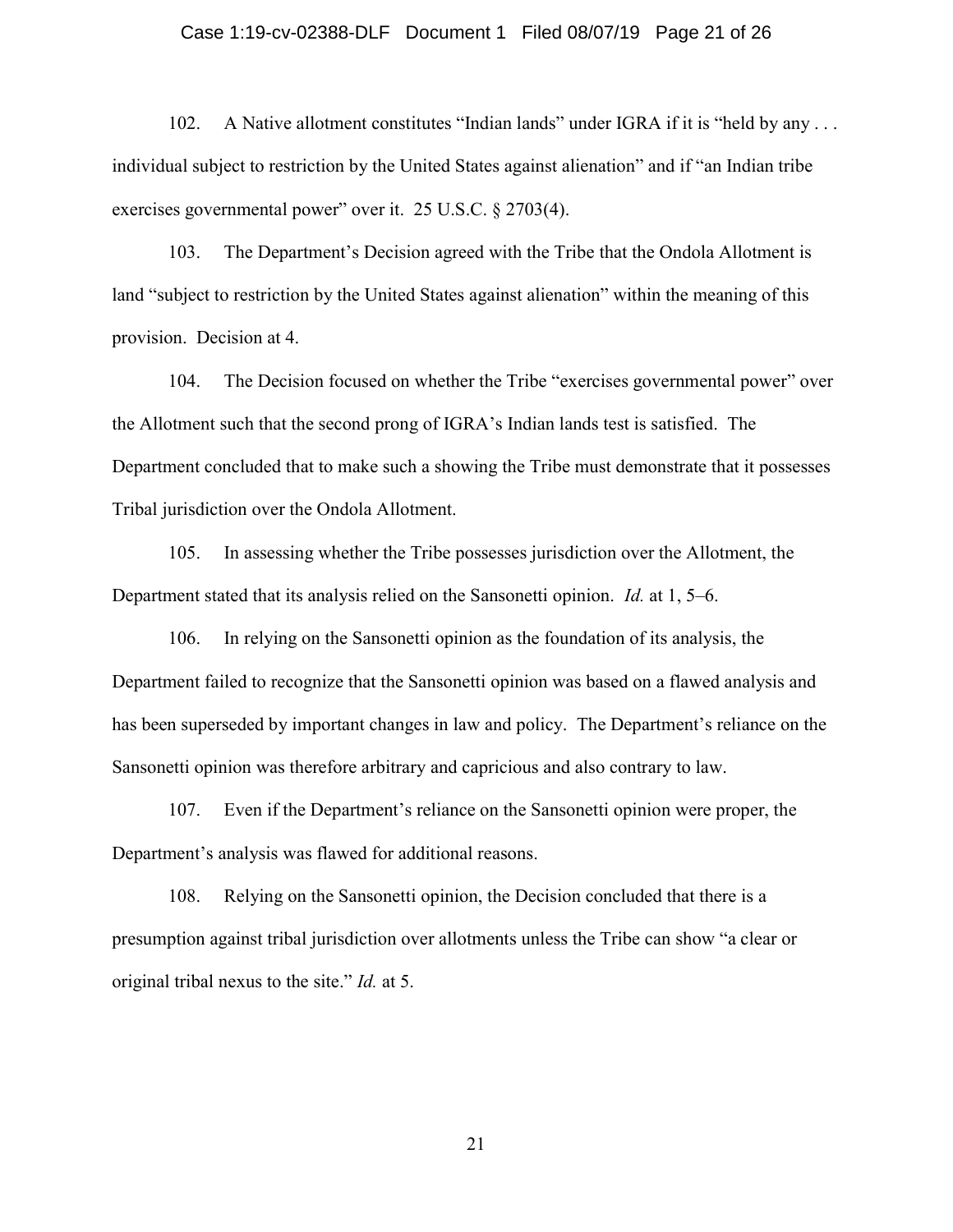### Case 1:19-cv-02388-DLF Document 1 Filed 08/07/19 Page 22 of 26

109. The Decision interpreted the term "tribal nexus" "as referring to a Tribe's connections to land and the activities occurring thereon, as opposed to the Tribe's connections to the land's owners or occupants." *Id.* at 11–12.

110. The Decision treated the Tribe's claim to jurisdiction as primarily based on the Ondolas' tribal membership, not on the Tribe's assertion of authority over the Allotment land. *Id.* at 4–5. In choosing to interpret the Tribe's assertion of jurisdiction as membership-based, the Decision arbitrarily and capriciously rejected the numerous undisputed facts provided by the Tribe, which detailed the provision of Tribal services and exercise of tribal jurisdiction over the Allotment itself.

111. The Decision ultimately concluded that the Tribe had not shown a sufficient "original tribal nexus" to the Ondola Allotment establish tribal jurisdiction under the Sansonetti Opinion's test. All of the reasons asserted by the Department in support of this conclusion are arbitrary, capricious, and contrary to law.

112. The Decision asserted that tribal membership was not sufficient alone to support tribal jurisdiction, and it concluded that in this case tribal membership did not weigh in favor of jurisdiction at all. This conclusion relied on a distinction the Department drew between the Alaska Native Allotment Act and allotment acts outside of Alaska. *Id.* at 12–13. In so doing, the Department misapplied the law and failed to follow legal precedent treating allotments made under the Alaska Native Allotment Act in the same manner as allotments made under any of the other parallel Indian allotment acts.

113. The Decision also concluded that the Big Sandy Rancheria and Quinault decisions were inapplicable because those decisions involved allotments near the Tribes' respective reservations, while the Native Village of Eklutna has no reservation. *Id.* at 13–14. In so doing,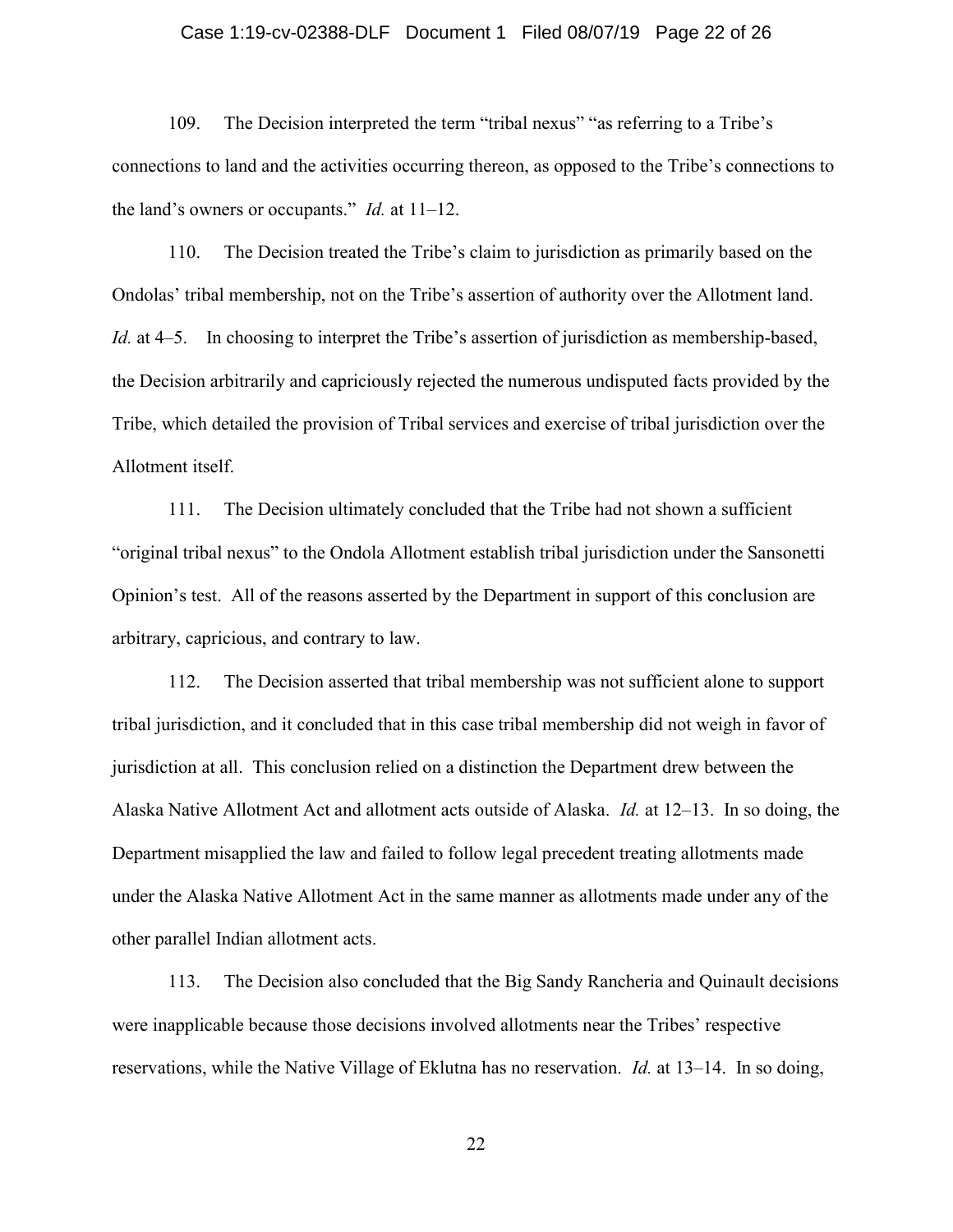### Case 1:19-cv-02388-DLF Document 1 Filed 08/07/19 Page 23 of 26

the Decision arbitrarily and capriciously ignored uncontroverted evidence demonstrating that the Tribe exercises authority and jurisdiction over the Ondola Allotment in many of the *exact same ways* that the Big Sandy and Quinault Tribes exercised authority over their respective allotments. The Decision arbitrarily misapplied the relevant precedent, including the Big Sandy and Quinault decisions.

114. The Decision next concluded that there was insufficient evidence of tribal services and activities on the Allotment. *Id.* at 14–15. In making this conclusory assertion, the Department arbitrarily and capriciously failed to consider the Tribe's submissions extensively documenting the Tribe's decades-long exercise of authority over, and provision of services to, the Allotment, including natural resource management, signage, public safety ordinances, and on-site healthcare, social services, and children's services.

115. Additionally, the Decision concluded that there was insufficient acknowledgment of tribal jurisdiction by other entities. *Id.* at 15–16. This portion of the Decision ignored applicable law and failed to recognize that tribal authority and jurisdiction may coexist with the provision of state or municipal services. It also arbitrarily and capriciously rejected the Tribe's assertion of jurisdiction over the Allotment in the Tribal Constitution and tribal ordinances, without acknowledging that similar constitutional provisions had been considered relevant in other cases.

116. For all of these reasons, the Decision was both arbitrary and capricious and contrary to law. The Tribe is therefore entitled to a judgment "hold[ing] unlawful and set[ting] aside" the Department's unlawful decision pursuant to 5 U.S.C.  $\S$  706(2)(A).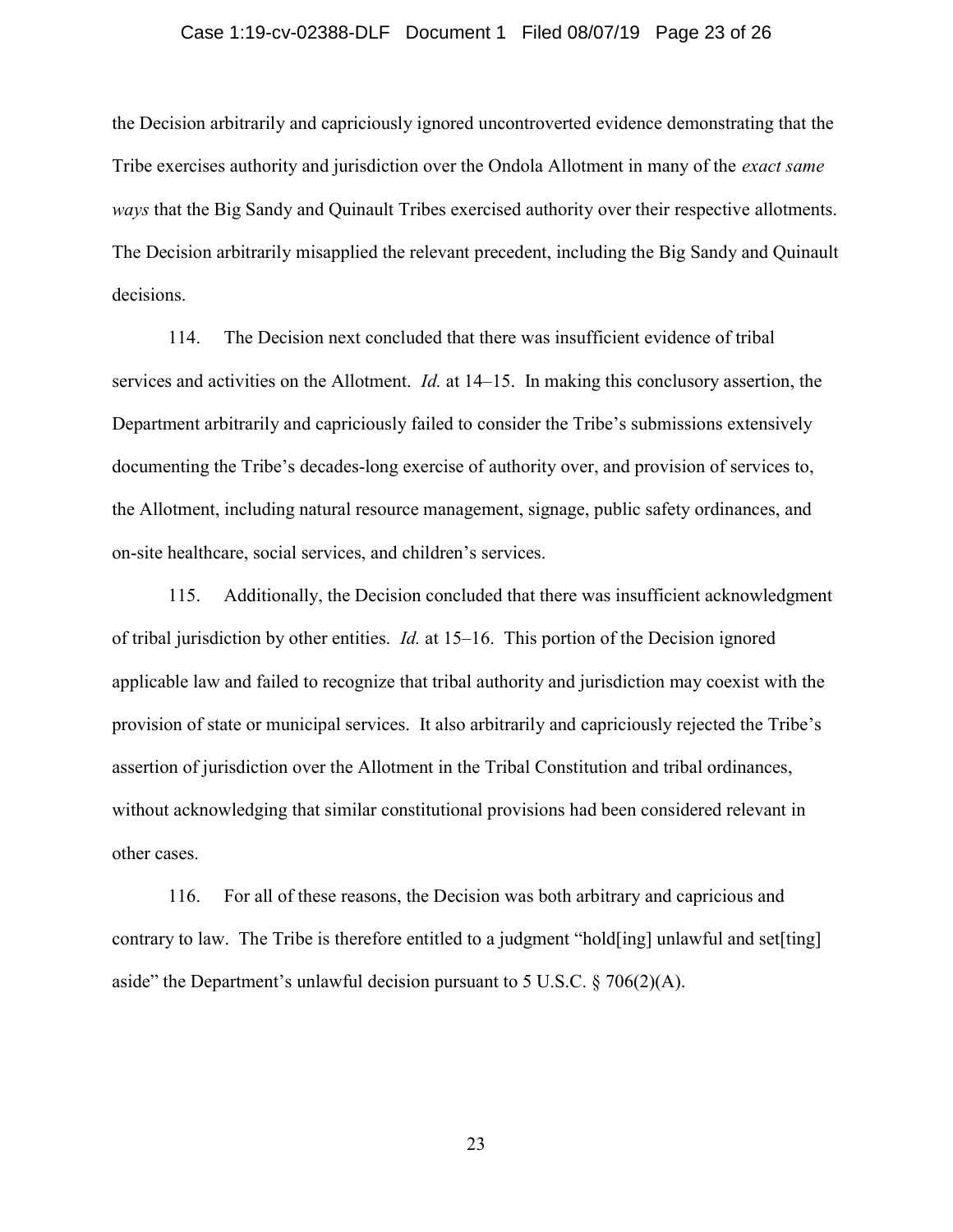## **SECOND CAUSE OF ACTION: THE DEPARTMENT'S INDIAN LANDS DETERMINATION WAS IMPROPERLY INFLUENCED BY POLITICAL CONSIDERATIONS, RENDERING IT ARBITRARY AND CAPRICIOUS, IN VIOLATION OF THE APA**

117. The Tribe realleges and incorporates all previous allegations of law and fact as if set forth in full herein.

118. During its decision process the Department said that, before it reached a decision, it would need to learn the Alaska Delegation members' views on the Tribe's request for an Indian lands determination. On information and belief, members of the Alaska Delegation or their staff communicated their views—positive and negative—on the Tribe's request to the Department. These communications were inherently political in nature.

119. Under § 2703(4)(B) of the Indian Gaming Regulatory Act, Congress specified that whether a parcel constitutes "Indian lands" for purposes of the Act depends *only* on whether title to the land in question is "held in trust by the United States for the benefit of any Indian tribe" or "held by any Indian tribe or individual subject to restriction by the United States against alienation and over which an Indian tribe exercises governmental power." 25 U.S.C.

 $§$  2703(4)(B).

120. Under the terms of § 2703(4)(B), political considerations are not relevant to an Indian lands determination. *Id.*

121. On information and belief, due to political communications by members of the Alaska Delegation or their staff, the Department relied on factors beyond those made relevant by § 2703(4)(B) of the Indian Gaming Regulatory Act, which influenced the outcome of the Department's decision. Further, the Department's own stated desire to learn the views of the Alaska Delegation itself exceeded the relevant factors Congress set out in § 2703(4)(B) of the Indian Gaming Regulatory Act. The Department's decision was therefore improperly influenced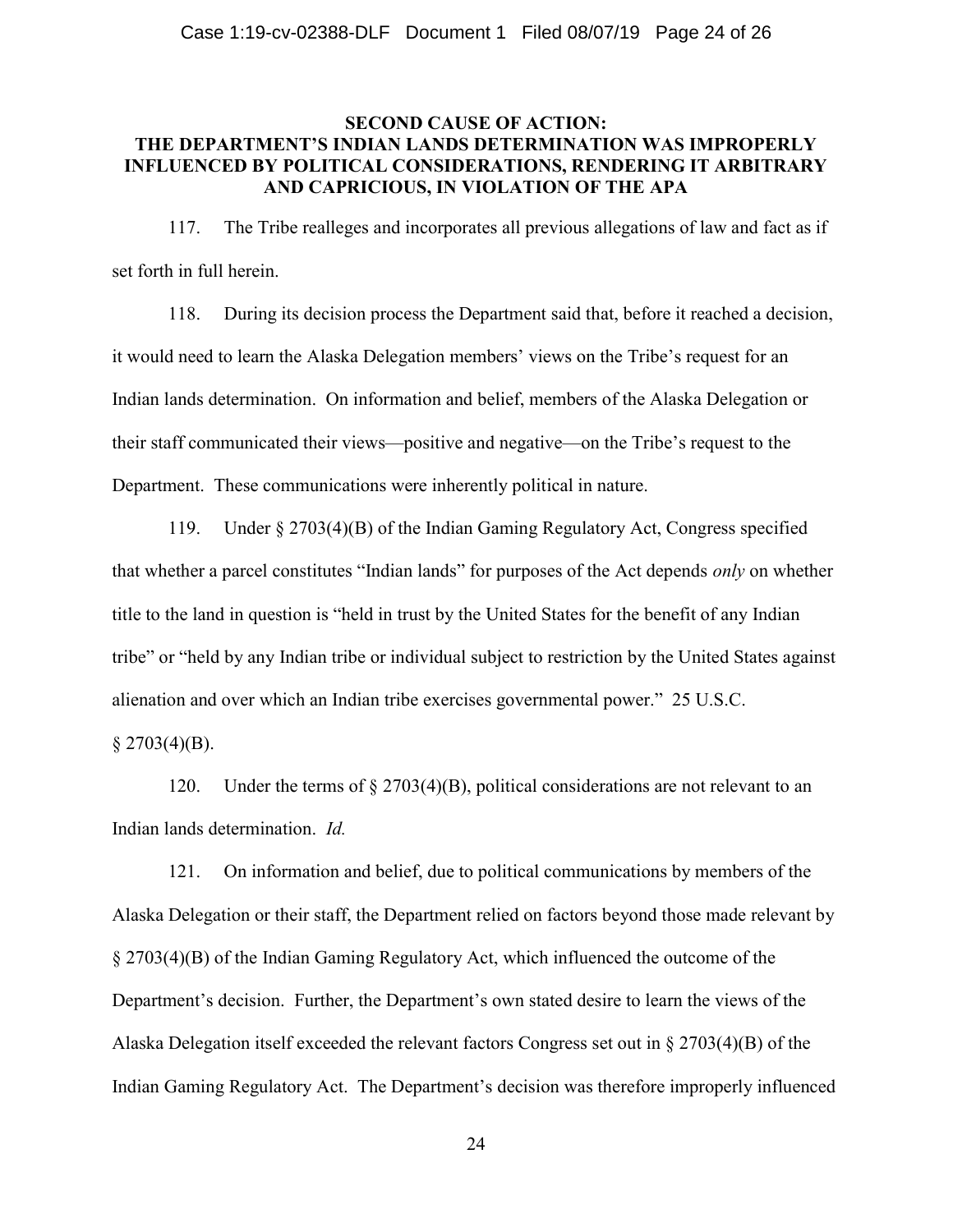### Case 1:19-cv-02388-DLF Document 1 Filed 08/07/19 Page 25 of 26

by its own erroneous interpretation of the statute, and by the views of the Delegation, rather than the proper legal and factual questions presented by  $\S 2703(4)(B)$ .

122. For these additional reasons, the Decision was arbitrary and capricious. The Tribe is therefore entitled to a judgment "hold[ing] unlawful and set[ting] aside" the Department's unlawful decision pursuant to 5 U.S.C.  $\S$  706(2)(A).

### **THIRD CAUSE OF ACTION: THE DEPARTMENT'S DISAPPROVAL OF THE PROPOSED LEASE WAS ARBITRARY AND CAPRICIOUS, IN VIOLATION OF THE APA**

123. The Tribe realleges and incorporates all previous allegations of law and fact as if set forth in full herein.

124. The Department's disapproval of the Tribe's proposed lease is made in a conclusory half-sentence statement at the end of the Decision. Because it contains no additional analysis, the lease disapproval appears to be based entirely on the Department's negative Indian lands determination.

125. For the reasons described above, the Indian lands determination is arbitrary, capricious and contrary to law.

126. The Department acted arbitrarily and capriciously in basing its disapproval of the proposed lease on this unlawful Indian lands determination. There are no other grounds on which the Department has attempted to support its lease disapproval.

127. The Tribe is therefore entitled to a judgment "hold[ing] unlawful and set[ting] aside" the Department's unsupported lease disapproval pursuant to 5 U.S.C.  $\S$  706(2)(A).

### **VI. PRAYER FOR RELIEF**

Wherefore, the plaintiff Native Village of Eklutna respectfully prays that this Court grant it the following relief: